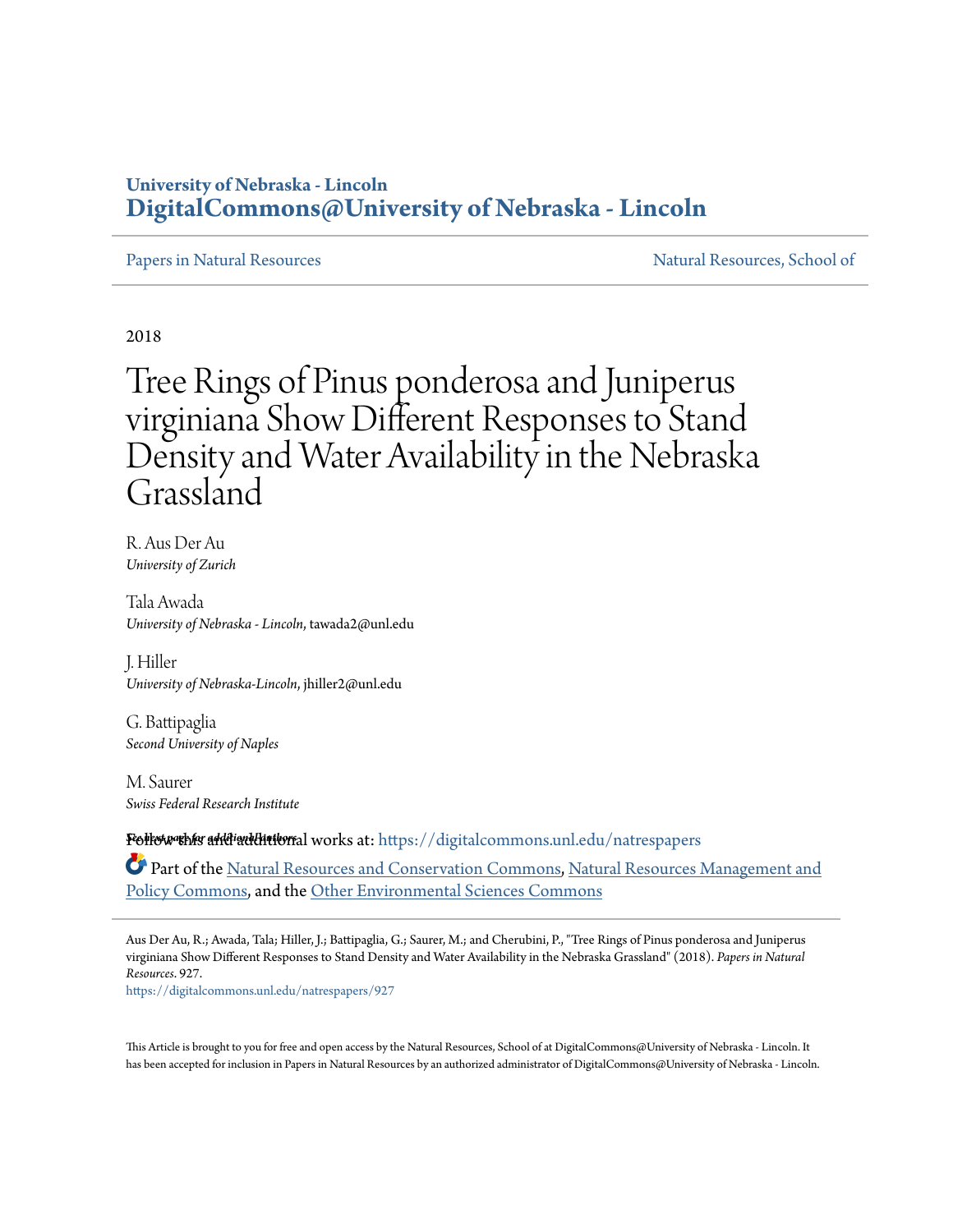### **Authors**

R. Aus Der Au, Tala Awada, J. Hiller, G. Battipaglia, M. Saurer, and P. Cherubini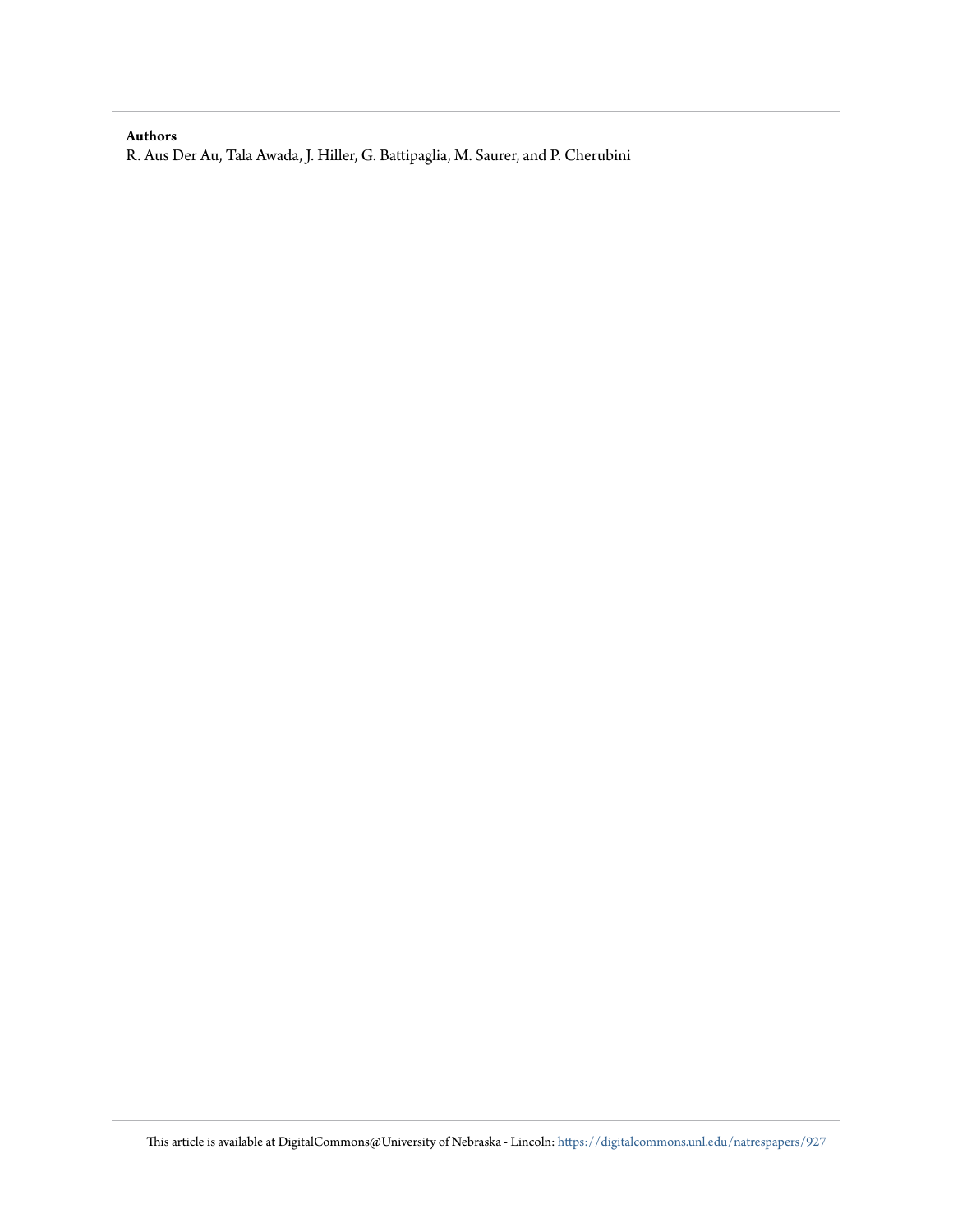See discussions, stats, and author profiles for this publication at: [https://www.researchgate.net/publication/326458710](https://www.researchgate.net/publication/326458710_Tree_Rings_of_Pinus_ponderosa_and_Juniperus_virginiana_Show_Different_Responses_to_Stand_Density_and_Water_Availability_in_the_Nebraska_Grasslands?enrichId=rgreq-1d0198d24a4cdbc270d4ffa04c791c0d-XXX&enrichSource=Y292ZXJQYWdlOzMyNjQ1ODcxMDtBUzo2NTgwOTg4OTczMTc4OTJAMTUzMzkxNDQxMjYzOA%3D%3D&el=1_x_2&_esc=publicationCoverPdf)

## [Tree Rings of Pinus ponderosa and Juniperus virginiana](https://www.researchgate.net/publication/326458710_Tree_Rings_of_Pinus_ponderosa_and_Juniperus_virginiana_Show_Different_Responses_to_Stand_Density_and_Water_Availability_in_the_Nebraska_Grasslands?enrichId=rgreq-1d0198d24a4cdbc270d4ffa04c791c0d-XXX&enrichSource=Y292ZXJQYWdlOzMyNjQ1ODcxMDtBUzo2NTgwOTg4OTczMTc4OTJAMTUzMzkxNDQxMjYzOA%3D%3D&el=1_x_3&_esc=publicationCoverPdf) Show Different Responses to Stand Density and Water Availability in the Nebraska Grasslands

**Article** in American Midland Naturalist · July 2018

DOI: 10.1674/0003-0031-180.1.18

| <b>CITATIONS</b><br>$\overline{2}$ |                                                        | <b>READS</b><br>119 |                                                  |
|------------------------------------|--------------------------------------------------------|---------------------|--------------------------------------------------|
|                                    | 6 authors, including:                                  |                     |                                                  |
|                                    |                                                        |                     |                                                  |
|                                    | Tala Awada                                             |                     | Giovanna Battipaglia                             |
|                                    | University of Nebraska at Lincoln                      |                     | University of Campania "Luigi Vanvitelli", Italy |
|                                    | 68 PUBLICATIONS 1,044 CITATIONS                        |                     | 108 PUBLICATIONS 1,637 CITATIONS                 |
|                                    | <b>SEE PROFILE</b>                                     |                     | <b>SEE PROFILE</b>                               |
|                                    | Paolo Cherubini                                        |                     |                                                  |
|                                    | Swiss Federal Institute for Forest, Snow and Landscape |                     |                                                  |
|                                    | 108 PUBLICATIONS 2,506 CITATIONS                       |                     |                                                  |
|                                    | SEE PROFILE                                            |                     |                                                  |
|                                    |                                                        |                     |                                                  |

**Some of the authors of this publication are also working on these related projects:**

Swiss Long-term Forest Ecosystem Research Programme (LWF) [View project](https://www.researchgate.net/project/Swiss-Long-term-Forest-Ecosystem-Research-Programme-LWF?enrichId=rgreq-1d0198d24a4cdbc270d4ffa04c791c0d-XXX&enrichSource=Y292ZXJQYWdlOzMyNjQ1ODcxMDtBUzo2NTgwOTg4OTczMTc4OTJAMTUzMzkxNDQxMjYzOA%3D%3D&el=1_x_9&_esc=publicationCoverPdf)

Selvicolture [View project](https://www.researchgate.net/project/Selvicolture?enrichId=rgreq-1d0198d24a4cdbc270d4ffa04c791c0d-XXX&enrichSource=Y292ZXJQYWdlOzMyNjQ1ODcxMDtBUzo2NTgwOTg4OTczMTc4OTJAMTUzMzkxNDQxMjYzOA%3D%3D&el=1_x_9&_esc=publicationCoverPdf)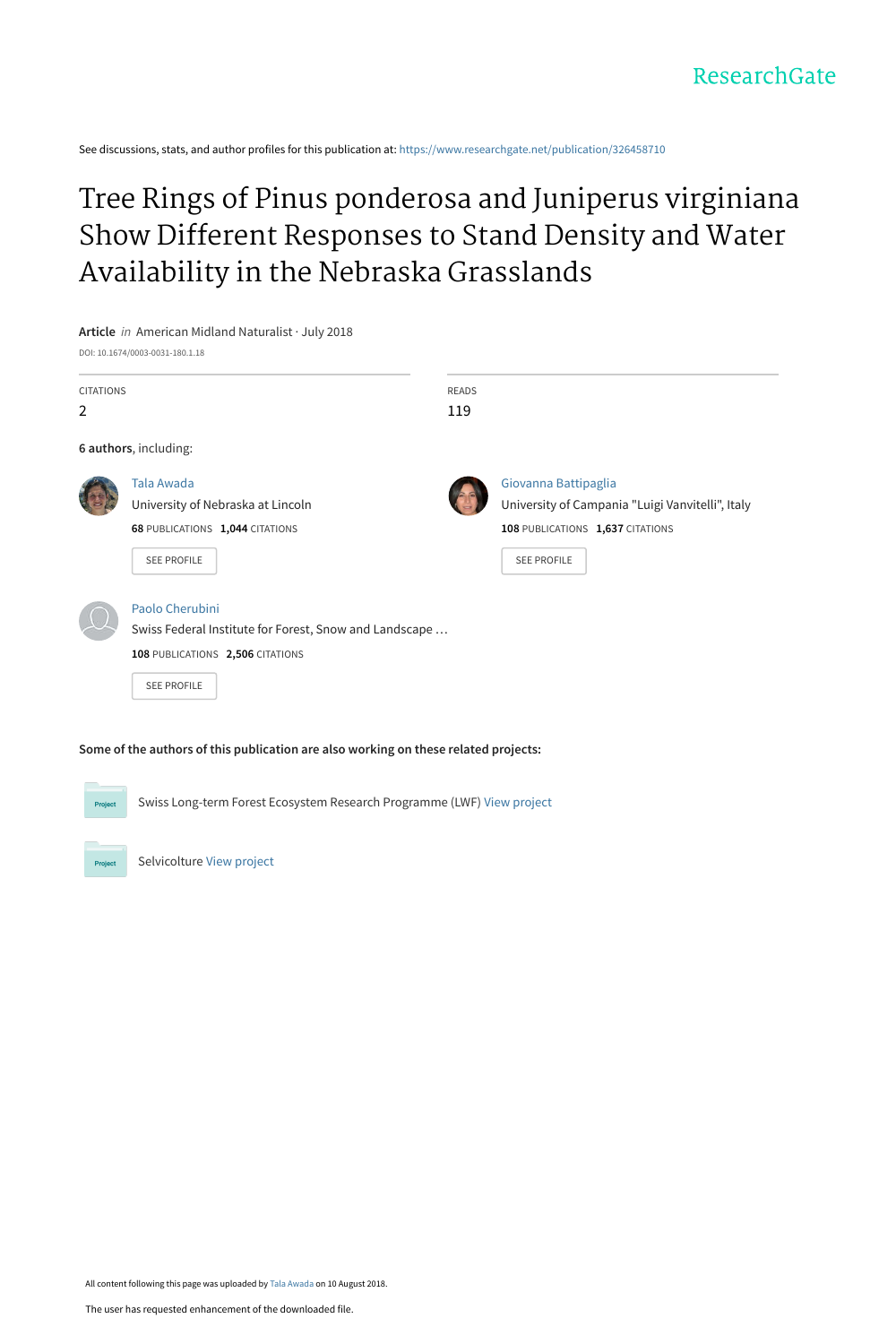

### **Tree Rings of Pinus ponderosa and Juniperus virginiana Show Different Responses to Stand Density and Water Availability in the Nebraska Grasslands**

Author(s): R. Aus Der Au, T. Awada, J. Hiller, G. Battipaglia, M. Saurer, and P. Cherubini Source: The American Midland Naturalist, 180(1):18-36. Published By: University of Notre Dame <https://doi.org/10.1674/0003-0031-180.1.18> URL: <http://www.bioone.org/doi/full/10.1674/0003-0031-180.1.18>

BioOne [\(www.bioone.org\)](http://www.bioone.org) is a nonprofit, online aggregation of core research in the biological, ecological, and environmental sciences. BioOne provides a sustainable online platform for over 170 journals and books published by nonprofit societies, associations, museums, institutions, and presses.

Your use of this PDF, the BioOne Web site, and all posted and associated content indicates your acceptance of BioOne's Terms of Use, available at [www.bioone.org/page/terms\\_of\\_use](http://www.bioone.org/page/terms_of_use).

Usage of BioOne content is strictly limited to personal, educational, and non-commercial use. Commercial inquiries or rights and permissions requests should be directed to the individual publisher as copyright holder.

BioOne sees sustainable scholarly publishing as an inherently collaborative enterprise connecting authors, nonprofit publishers, academic institutions, research libraries, and research funders in the common goal of maximizing access to critical research.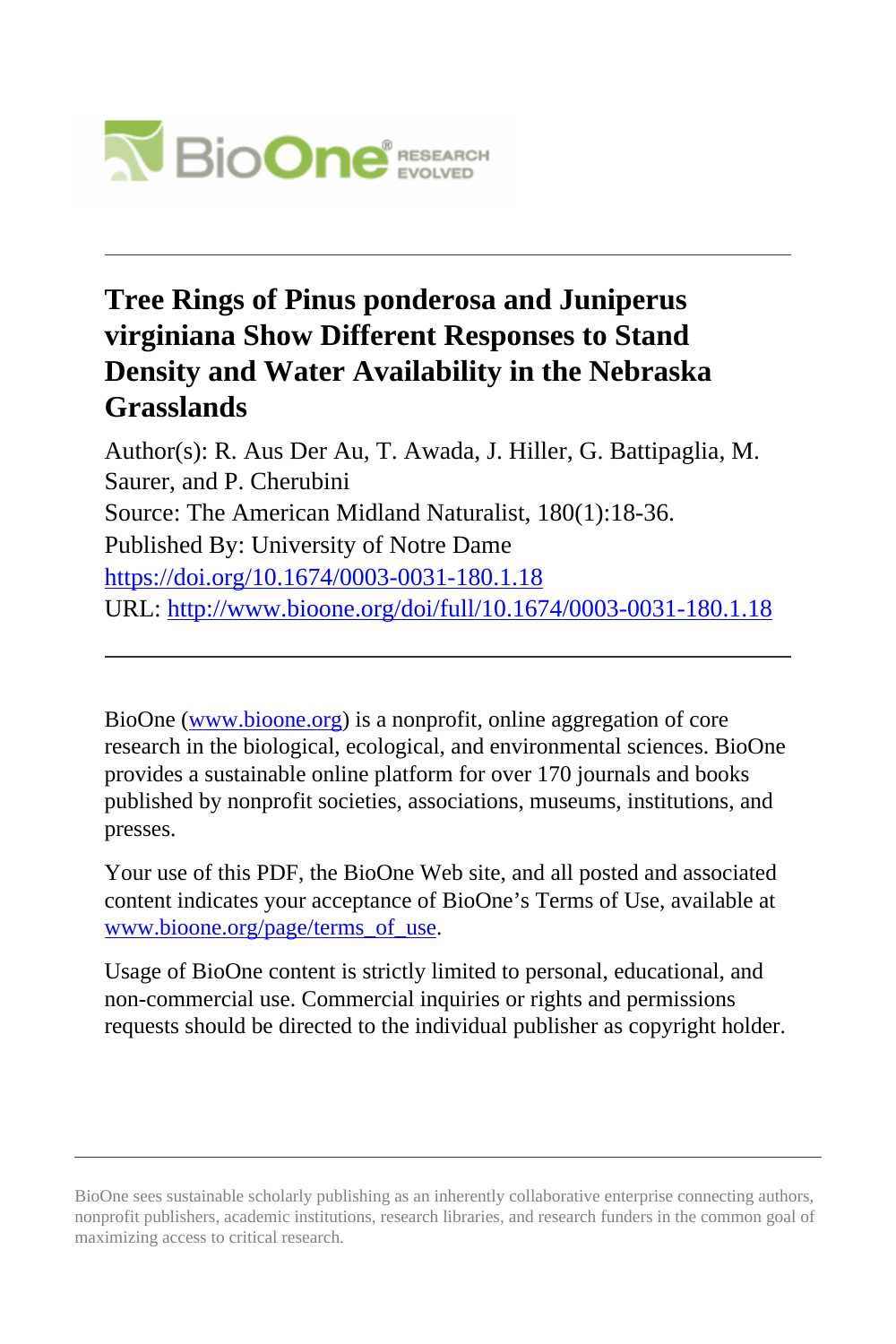### Tree Rings of Pinus ponderosa and Juniperus virginiana Show Different Responses to Stand Density and Water Availability in the Nebraska Grasslands

#### R. AUS DER AU

Department of Geography, University of Zürich, Winterthurerstrasse 190, 8057 Zürich, Switzerland

T. AWADA<sup>1</sup> AND J. HILLER

School of Natural Resources, University of Nebraska, Lincoln 68583

#### G. BATTIPAGLIA

Department of Environmental, Biological and Pharmaceutical Sciences and Technologies, Second University of Naples, via Vivaldi 43, 81100 Caserta, Italy

M. SAURER

Swiss Federal Research Institute WSL, 8903 Birmensdorf, Switzerland

AND

#### P. CHERUBINI

Department of Geography, University of Zürich, Winterthurerstrasse 190, 8057 Zürich, Switzerland Swiss Federal Research Institute WSL, 8903 Birmensdorf, Switzerland

ABSTRACT.—Changes in climate, land use and management have led to an increase in woody species encroachment into grasslands, threatening key ecosystem services and resilience. This study uses dendroecological techniques to investigate acclimation strategies of two native woody species, Juniperus virginiana and Pinus ponderosa, to spatial and temporal variability in precipitation and stand density in Nebraska (NE). Two locations in Eastern NE and one in Western NE, were selected and tree cores for ring-width measurements were collected. Stable Isotope ratios of carbon were analysed to investigate water use efficiency (WUE), and stable isotope ratios of oxygen were used to understand stomatal conductance and control. Our results showed trees in dense stands exhibited less intra-specific variability in response to climate and narrower tree rings than sparse open stands, with P. ponderosa being more responsive to density and climate variability than J. virginiana. Populations in the drier Sandhills grasslands of Western NE were more dependent on intra- and inter-annual precipitation and generally more impacted by drought events than those in the East. Eastern NE trees were less limited by drought and displayed lower WUE relative to Western location, even though temperatures were slightly higher, but this was compensated for by the overall higher precipitation levels in the East. Generally, above average winter temperatures were positively correlated with ring widths, while temperature extremes during the growing season were negatively correlated. Although years of extreme drought events were visible in the tree-ring width patterns for both species independent of stand density and location, it seems that once the trees are established and have access to soil moisture, the current climate variability and extremes in NE do not limit or cause a permanent decline in growth of either species.

#### **INTRODUCTION**

Changes in climate, land use, and anthropogenic management, such as fire regime and livestock grazing, have contributed to an increase in woody species encroachment into grassland and

<sup>&</sup>lt;sup>1</sup> Corresponding author: email: tawada2@unl.edu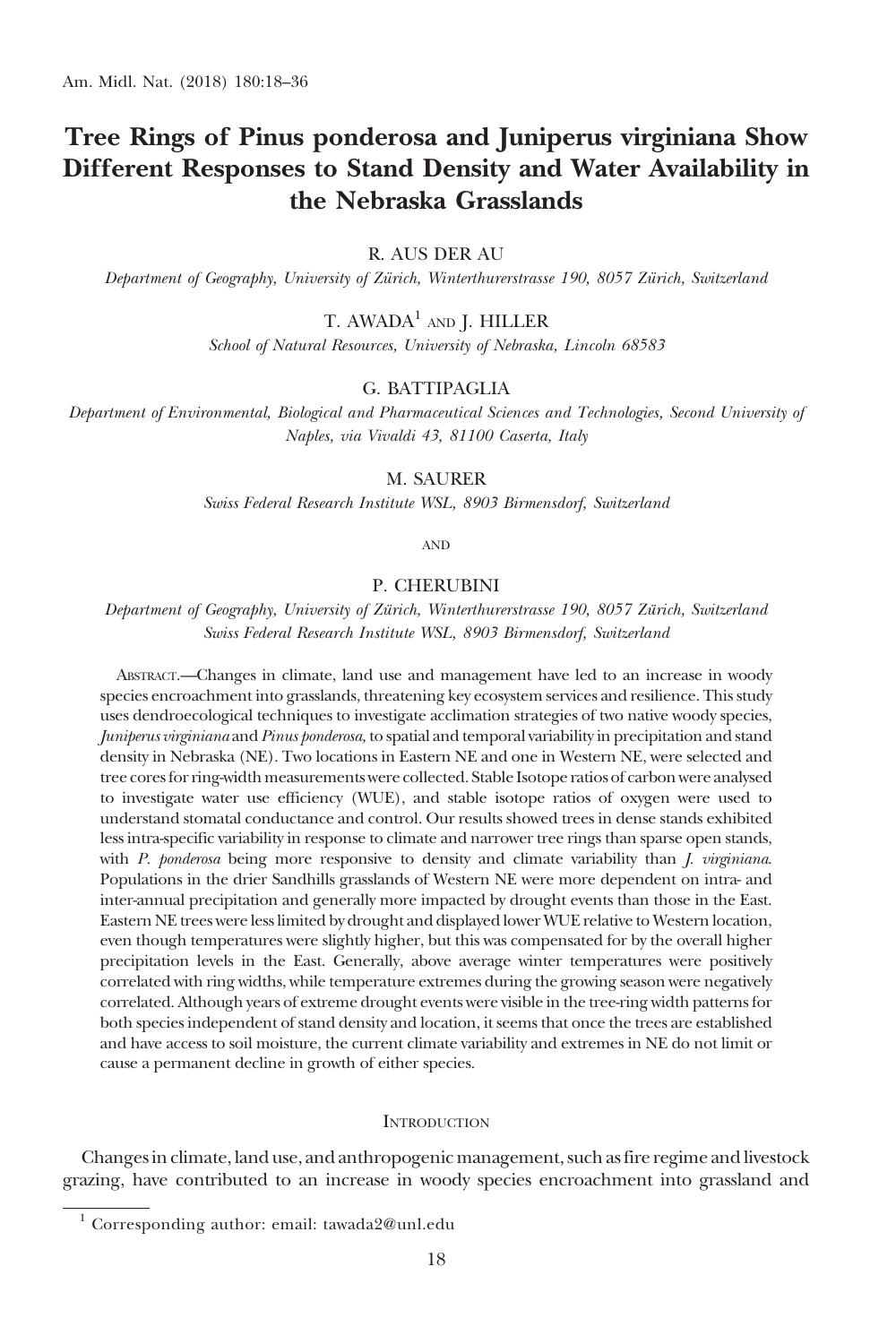savanna ecosystems across the globe (Archer, 1995; Archer et al., 2000; Briggs et al., 2002a). This trend has accelerated in recent decades, leading to directional and sometimes persistent shifts from grasslands to open and, in some cases, closed canopy forests (Wilcox, 2010; Awada et al., 2013; Nippert et al., 2013). Grasslands provide significant socio-economic and ecological services (Briggs *et al.*, 2005) and contribute to around  $35\%$  of global net primary productivity (Chapin et al., 2011). Encroachment of woody species into grassland ecosystems has modified and, in some instances, threatened key ecosystem services (Wilcox, 2010; Twidwell et al., 2013), such as forage production, biogeochemical and ecohydrological cycles, fire regime, wildlife habitat, and the overall resilience of the ecosystem (Archer, 1995; Archer et al., 2000; Briggs et al., 2002b; Brooks et al., 2004; Briggs et al., 2005; Awada et al., 2013; O'Connor et al., 2014; Msanne et al., 2017).

In the Great Plains of North America, several woody species have contributed to the shift from grass-dominated communities to savannas and wooded areas. For example mesquite (Prosopis glandulosa Torr.) has been encroaching and replacing grass species in Texas (Archer, 1995), whereas ponderosa pine (Pinus ponderosa P. & C. Lawson) has been expanding from its historical grassland-woodland ecotone into grasslands in the Black Hills of South Dakota (Shinneman and Baker, 1997) and the Pine Ridge and Niobrara Valley of Nebraska (Steinauer and Bragg, 1987). Eastern redcedar (Juniperus virginiana L.) has been expanding at an alarming rate across the Great Plains (McKinley and Blair, 2008). It can now be found in every state east of the 100th meridian (McKinley and Blair, 2008; Starks et al., 2014) and has encroached into 7 million ha of grasslands, savannas, and riparian forests (Willson et al., 2008; Eggemeyer et al., 2009; Msanne et al., 2017).

The semiarid grasslands of the Nebraska Sandhills cover an area of 50,000 km<sup>2</sup> and are considered the largest stabilized formation of sand dunes in the Western Hemisphere. They make up a unique and fragile ecosystem that provides economically  $(i.e.,$  livestock production) and ecologically important services. The Sandhills are, like other areas in the Great Plains, experiencing an encroachment of the two native woody species, *J. virginiana* and P. ponderosa. Both species have been shown to grow under a wide range of soil-water conditions and found to follow different adaptive and acclimation strategies to succeed in semiarid grasslands. Juniperus virginiana behaves like a drought-tolerant species and is able to maintain physiological activity at lower soil-water content, whereas P. ponderosa adopts a drought-avoidance strategy with strong stomatal control (Bihmidine et al., 2010). What is not clear is how these species perform or how they respond to several consecutive years of drought, which are common in the Great Plains and the Nebraska Sandhills.

The few studies that have addressed the responses of *J. virginiana* and *P. ponderosa* to the environment in the Sandhills have mainly focused on ecophysiological and hydrological responses, and plant-soil processes as impacted by climate and stand density ( $e.g.,$  Eggemeyer *et al.*, 2006, 2009; Awada *et al.*, 2013; Msanne *et al.*, 2017). None of them has used tree rings to analyse the physiological performance and growth of woody species under different precipitation regimes over time.

To investigate the impacts of anthropogenic management and climatic variability and extremes on the performance of woody species in temperate regions such as the Nebraska Sandhills, woody species annual ring growth and the stable isotope composition of carbon (C) and oxygen (O) can be used (McCarroll and Loader, 2004) to study formation and growth of tree rings as influenced by factors, such as stand density (Aussenac and Granier, 1988; Bréda *et al.*, 1995; Canellãs *et al.*, 2004; Di Matteo *et al.*, 2010), site characteristics including precipitation pattern and gradient, management practices, soil nutrients, and the species growth habit, age, and genetics (Fritts, 1966; Schweingruber, 1996). The isotopic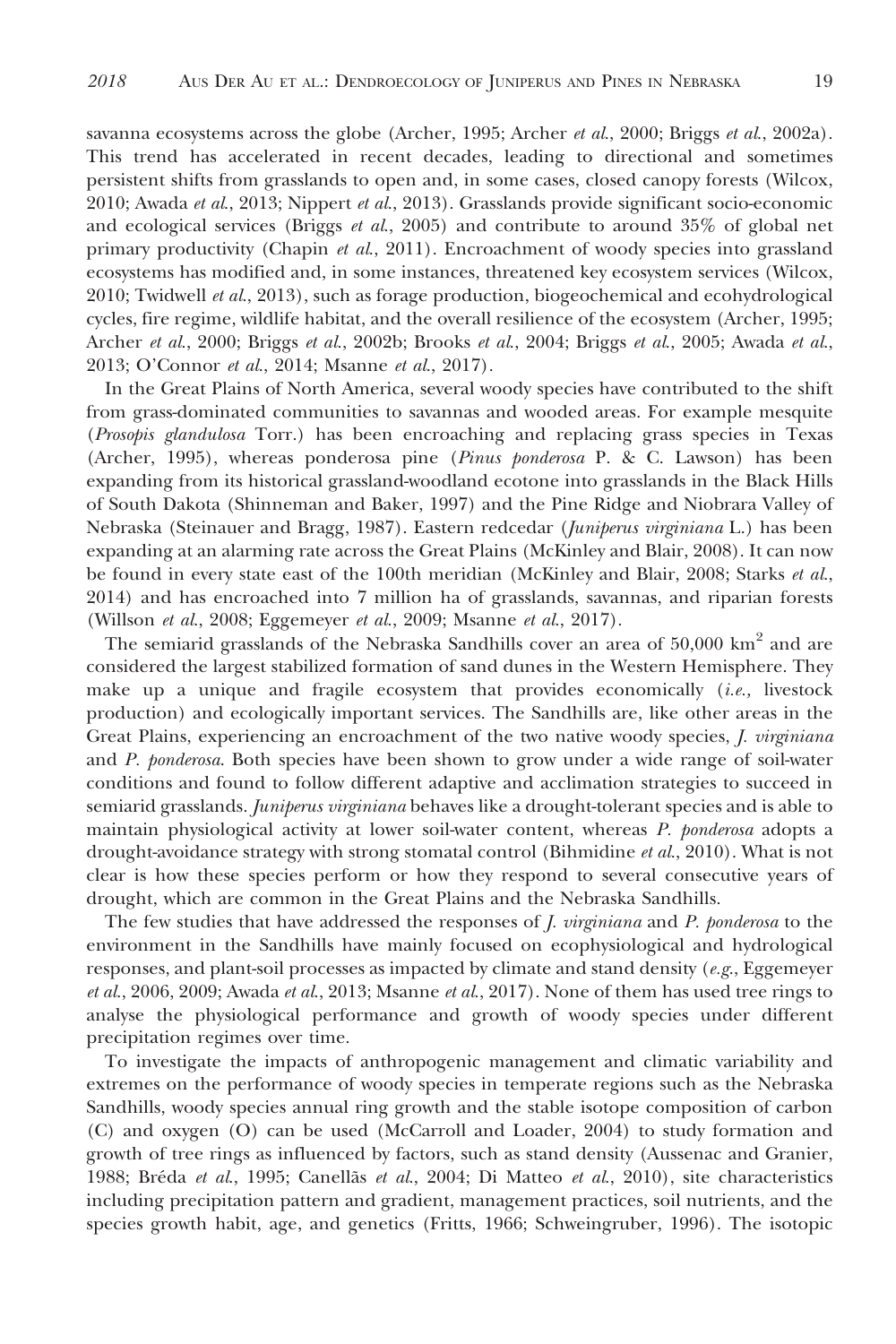

FIG. 1.—The three site locations in Nebraska: HRN and PPN (Eastern NE) and NNF (Western NE)

ratios of O and C are influenced by both the biotic and abiotic environment (Stuiver and Braziunas, 1987; Beyers et al., 1992; Saurer et al., 1995; Niemelä et al., 1997; Leffler and Evans, 1999), and have been used to reconstruct past plant physiological processes related to water availability (Battipaglia et al., 2010, 2014).

In this study we hypothesized the decline in precipitation from east to west in Nebraska (NE) affects the growth and performance of *J. virginiana* and *P. ponderosa* trees and increases their vulnerability to drought. Also, we predicted P. ponderosa will be more susceptible to precipitation decline than *J. virginiana* due to their different drought resistance strategies and increase in stand density exasperates the ability of both species to respond to intra- and inter-annual variability in site microclimate, especially in Western NE where water is a limiting factor for growth. To address this, we used dendroecological  $(i.e.,$  the study of tree rings) and stable isotope ratios ( $\delta^{13}$ C and  $\delta^{18}$ O) to examine the growth, performance, and water use efficiency of the trees, and assess the species acclimation strategies across density and precipitation regimes in NE. Our findings should improve our understanding of the ecology of these two species and help develop predictive models to determine future expansion and performance scenarios with the climate change anticipated for the region.

#### **METHODS**

Study sites.—Two locations in Eastern NE and one location in Western NE were selected (Fig. 1) to investigate the impacts of long-term precipitation gradient and stand density on the performance and growth of the two species *J. virginiana* and *P. ponderosa*. In Eastern NE we chose Horning Farm (HRN) and Prairie Pines (PPN) where the long-term average precipitation is 850 and 730 mm and the average annual temperature  $10.4$  and  $10.7^{\circ}$ C, respectively. HRN and PPN are two experimental farms owned by the University of Nebraska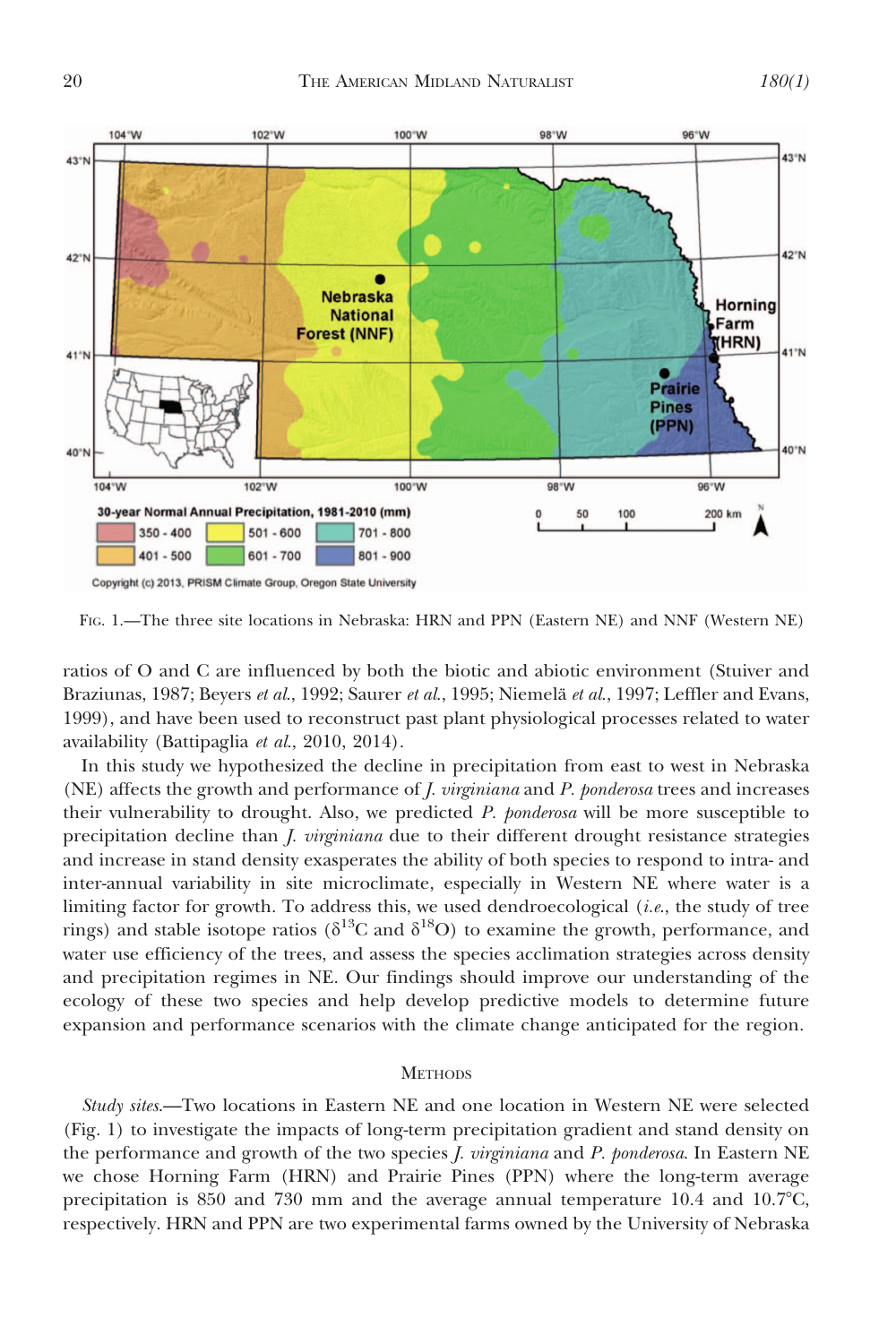and where original stands of *J. virginiana* and *P. ponderosa* have expanded since they were first planted around 1970. At HRN, located in Cass County, NE (354 m altitude, lat.  $40^{\circ}58'51''$ N, long.  $95^{\circ}52'30''$ W), a total of 89 samples were collected from the dense P. ponderosa and J. virginiana stands. The soils are Marshall silty loam (fine-silty, mixed, superactive, mesic Typic Hapludolls; USDA, 2017). At PPN, situated in Lancaster County, NE (375 m altitude, lat. 40°50′37″N, long. 96°33′51″W), a total of 78 samples were collected from sparse open stands. The predominant soils on this site are Aksarben silty loam (fine, smectitic, mesic Typic Argiudolls; USDA, 2017). Smooth brome (Bromus inermis Leyss.) dominates the understory on both sites, with less biomass in the understory of dense stands.

The Western NE location is around 350 km NW of HRN and PPN, at the Nebraska National Forest (NNF, >25,000 ha, 825 m altitude, lat. 41°51′45″N, long. 100°22′06″W). At NNF the average annual precipitation is  $570 \text{ mm}$  and the mean annual temperature  $8.4^{\circ}$ C. The forest was established around 1902 on grasslands and was hand planted for the next few decades with several coniferous species, including stands of *J. virginiana* and *P. ponderosa*. The two species later encroached into adjacent open grasslands. The soils at NNF are Valentine fine sand (mixed, mesic, Typis Ustipsamments; Lewis and Kuzila, 1998). A total of 240 samples were collected from nine plots at NNF that differed in stand densities: sparse:  $<$ 5 stems per 10 m<sup>2</sup>; mid: 5–10 stems per 10 m<sup>2</sup>; dense: >10 stems per 10 m<sup>2</sup>. One middensity stand was an inter-mixture of *J. virginiana* and *P. ponderosa*. The understory at the sparse stands of  $P$ . ponderosa and  $I$ . virginiana consisted of perennial grassland community dominated with C4 species. At the mid stand density, the understory was composed of the same species but with less grass biomass. At dense stands, understory vegetation was absent, with the exception of few individuals of cacti and some species of moss.

Sampling.—A total of 428 cores from 214 trees—with a north- and south-facing core per tree—were collected using standard methods and procedures. Since the stands within each density category were more or less even-aged, only dominant trees were selected. In the Western NE a total of 130 trees were cored  $(90 P.$  ponderosa and 40 *J. virginiana*), and in the Eastern NE 84 trees (54 P. ponderosa and 30 J. virginiana). Cores of 0.5 cm in diameter were taken with a three-threaded auger (Haglof Inc., Sweden). The cores were sampled at a height of 1.3 m perpendicularly to the growing axis of the tree. Each core was removed from the borer by an extractor with barbs, labelled and dried. Cores were then fixed into the holder of a microtome and layer after layer approximately 10  $\mu$ m thick was cut away until the core had a plane surface over its whole extent and the tree rings became clearly visible (Gärtner  $et$  al., 2015).

Ring-width measurement.—Tree-ring widths were measured under a Leica Wild M32 binocular microscope (Leica, Germany) to the nearest 0.01 mm with a linear table LINTAB (Frank Rinn, Heidelberg, Germany). The data were recorded, presented and analysed in TSAPWin (Time Series Analysis and Presentation, Frank Rinn, Heidelberg, Germany). After visually crossdating each tree northern and southern core, each sample plot was visually crossdated in TSAPWin (Stokes and Smiley, 1968). The different tree species were crossdated separately. Missing rings were inserted manually to complete the chronology. The visually crossdated data were imported to the program COFECHA for statistical analysis to check the crossdating accuracy (Grissino-Mayer, 2001). Additionally, the *Gleichläufigkeit* (Glk), a measure of the year-to-year agreement between the interval trends of two chronologies based upon the sign of agreement, usually expressed as a percentage of cases of agreement (Eckstein and Bauch, 1969), and the cross dating index (CDI), the combination of the Glk with the  $t$ -value of the chronology were then determined (Rinn, 2003).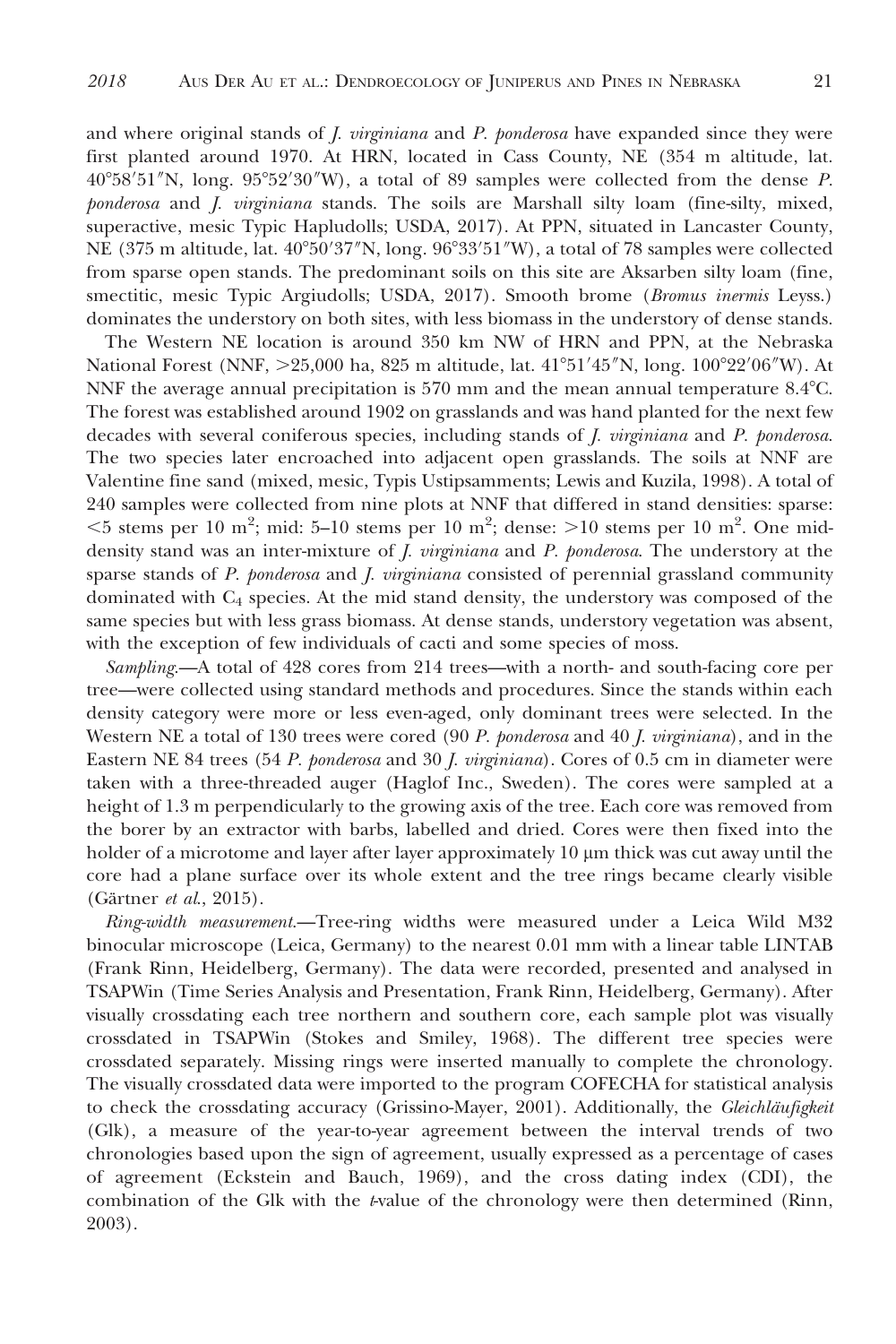| Location   | Station                     | Altitude [m] | Latitude              | Longitude              | Timespan  |
|------------|-----------------------------|--------------|-----------------------|------------------------|-----------|
| <b>NNF</b> | Halsey 2 W                  | 825          | $41^{\circ}54'00''$ N | $100^{\circ}19'00''$ W | 1900-1989 |
|            | Dunning 6 NW                | 842          | $41^{\circ}53'60''$ N | $100^{\circ}09'00''$ W | 1990-2016 |
|            | Bessey Nebraska USR0000NBES | 897          | $41^{\circ}53'51''N$  | $100^{\circ}18'39''$ W | 1987-2015 |

TABLE 1.—Detailed information on the location of the meteorological stations

The stations Halsey 2 W and Bessey Nebraska are in NNF, between 2 and 10 km North of the NNF sites, the station Dunning 6 NW 15 km to 18 km Northeast of NNF sites. NNF climate stations Halsey 2 W and Bessey Nebraska are within 0.6 km of each other, whereas the Dunning 6 NW station is 13.5 km to the East (http://hprcc.unl.edu/)

| <b>PPN</b> | Lincoln Agronomy Farm          | 366 | $40^{\circ}51'00''$ N $96^{\circ}37'00''$ W | 1921-1954 |
|------------|--------------------------------|-----|---------------------------------------------|-----------|
|            | Lincoln University Power Plant | 354 | $40^{\circ}49'23''$ N $96^{\circ}42'09''$ W | 1955–1972 |
|            | Lincoln Airport                | 365 | $40^{\circ}51'02''N$ $96^{\circ}44'51''W$   | 1973–2016 |

The stations are between 4 km and 16 km from PPN (Lincoln University Farm: 14.5 km, Lincoln Agronomy Farm: 4.5 km, Lincoln University Power Plant: 12 km, Lincoln Airport: 15.5 km.). Distances between the stations ranged between 2 km and 12 km (http://hprcc.unl.edu/)

| <b>HRN</b> | Glenwood 3 SW | 299 | $41^{\circ}00'34''$ N $95^{\circ}46'25''$ W |                                  | 1900–2008 |
|------------|---------------|-----|---------------------------------------------|----------------------------------|-----------|
|            | Glenwood      | 323 |                                             | $41^{\circ}03'06''$ N 95°44'57"W | 2008–2016 |

The station Glenwood 3 SW is 9.2 km East of the HRN sites, whereas station Glenwood is 13.2 km Northeast of the HRN sites. The station Glenwood 3 SW is 5 km north of station Glenwood (High Plains Regional Climate Center, University of Nebraska–Lincoln; http://hprcc.unl.edu/)

Meteorological data.—Detailed information about the meteorological stations from which air temperature and precipitation data were taken are given in Table 1 and Figure 2. The Palmer Drought Index (PDI) values used to calculate correlations between climate data and tree-ring widths (Fig. 3) were obtained from the National Oceanic and Atmospheric Administration (NOAA, 2017). Precipitation and temperature data were obtained from local weather stations (High Plains Regional Climate Center, University of Nebraska-Lincoln).

Data analysis.—All raw ring-width measurements were standardised with the program ARSTAN (Cook and Holmes, 1986) using a 30 y smoothing spline and a variance stabilisation to remove the trees age trend (Cook and Holmes, 1986). Correlations of the tree-ring widths with monthly data of temperature, precipitation and the PDI for each sample plot were calculated using Spearman rank correlations. Temperatures and precipitation of the previous year were included in the analysis. The statistical significances of these climatic factors were tested on a monthly basis and in seasonal combination. To identify which monthly temperature and precipitation amounts influenced tree growth the most, a Stepwise Linear Regression Modelling (SLRM) was applied. We used a forward-backward approach (Cook and Pederson, 2011) and evaluated various models using the Akaike Information Criterion (AIC).

Stable C and O isotopes and Water Use Efficiency.—The combined analyses of isotope ratios of carbon ( $\delta^{13}$ C) and oxygen ( $\delta^{18}$ O) in tree rings provide a mean to assess long-term ecophysiological strategy associated with the site microclimate (Sullivan  $et al., 2017$ ), with insights onto the relationship between stomatal conductance  $(g_s)$  and  $CO_2$  assimilation rate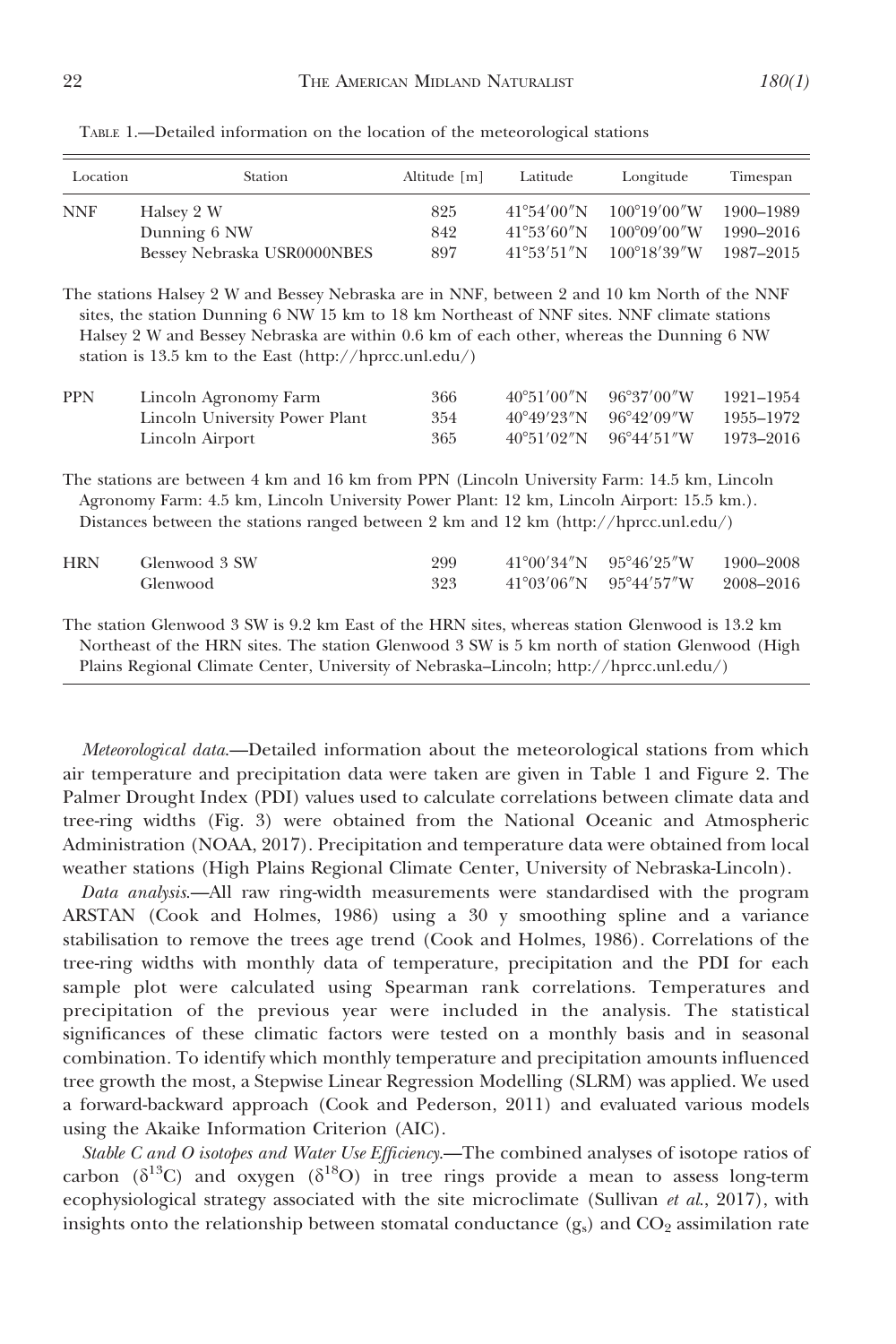

FIG. 2.—Cumulative precipitation in Eastern and Western NE, grey bars indicate years with extreme droughts (PDI  $\leq$  -4) (A); Annual average temperatures (B); minimum January temperatures (C); and maximum July temperatures (D) in Eastern NE (HRN, PPN) and Western (NNF)

(A) as impacted by the environment (Lévesque, 2014). Specifically, intercellular  $CO<sub>2</sub>$  (ci) and water use efficiency (WUE) can be derived from  $\delta^{13}$ C in tree rings, due to the linear relationship between ci/ca (intercelluar/air CO<sub>2</sub>) and  $\delta^{13}C$  (Farquhar *et al.*, 1982). Relative humidity (RH) can be derived from  $\delta^{18}O$ , with the assumption that vapor pressure in the intercellular space is an important parameter that affects  $g_s$ . By combining the  $\delta^{13}C$  and  $\delta^{18}$ O analysis, we can address the limitation of whether CO<sub>2</sub> assimilation rate or photosynthesis is mostly impacted by stomatal or carboxylation limitation. For example a reduction in ci and increase in  $\delta^{13}C$  can be interpreted either as reduction in g<sub>s</sub> or increase in photosynthesis at a constant g<sub>s</sub> (Scheidegger et al., 2000). The  $\delta^{18}O$  ratio on the other hand, is dependent on the meteoric source of water, transpirational demands, biochemical fractionation, and organic matter (Battipaglia et al., 2014). Its enrichment is dependent on



FIG. 3.—Palmer Drought Index (PDI) in Eastern NE (HRN, PPN) and Western (NNF)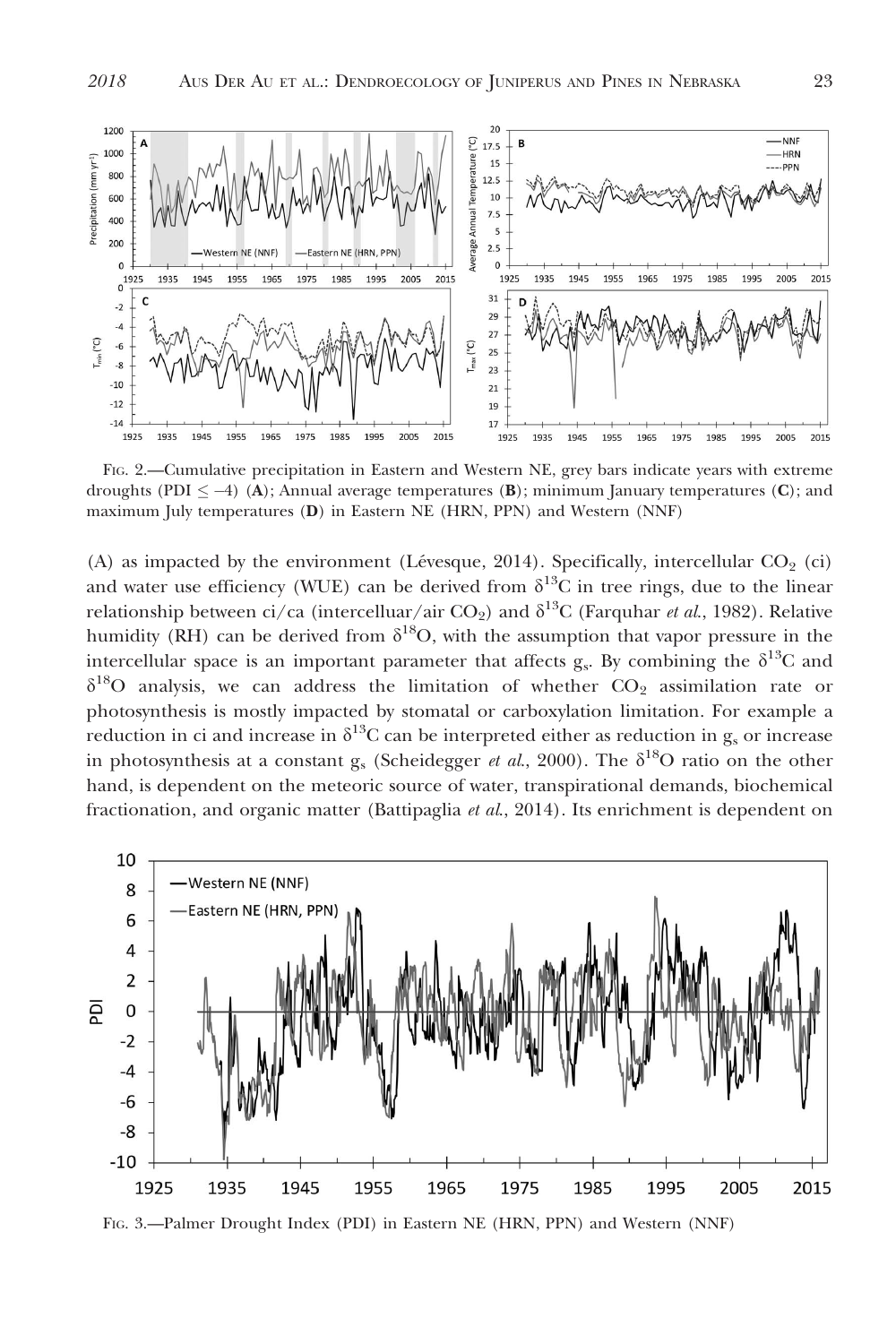vapor pressure deficit (VPD), whereby an increase in VPD or a decrease in RH causes an increase in enrichment (Saurer et al., 1997, Battipaglia et al., 2014). Both isotopes therefore are mediated by changes in  $g_s$  at the leaf level associated with soil-water variability and evaporative demands, and their combined measurement can be used to assess acclimation strategies to environmental constraints.

The stable  $\delta^{13}C$  and  $\delta^{18}O$  ratios in P. ponderosa tree-ring wood, at two sparse and two dense plots in Western NE, one dense plot at HRN and one sparse plot at PPN, of three individual trees per plot were analysed. The 20 years prior to the date of sampling were investigated with annual resolution. The C and O isotope content of *, <i>virginiana* could not be analysed because there was not enough material available in the wood samples. The samples of P. ponderosa were split with a blade cutter and milled in a centrifugal mill (ZM 1000, Retsch, Germany). The extraction of holocellulose was performed as described by Green (1963). The C and O isotope composition was determined on 0.9 mg holocellulose for each sample. For  $\delta^{13}$ C measurements, the samples were combusted to CO<sub>2</sub> at 1080<sup>o</sup>C using a EURO EA elemental analyzer (EuroVector, Milan, Italy) and analyzed by isotope ratio mass spectrometry (Delta V Advantage Mass Spectrometer, Thermo Scientific, Bremen, Germany). For  $\delta^{18}O$  measurements, the samples were pyrolyzed to CO at 1400°C using a high-temperature oxygen analyzer (HEKAtech, Wegberg, Germany), and the resulting gas was then analyzed with the same mass spectrometer. The results were compared against the primary reference material or standards, the Vienna Pee Dee Belemnite (VPDB) for C, and the Vienna Standard Mean Ocean Water (VSMOW) for O (Matthews and Hayes, 1978). The accuracy was better than 0.1% for  $\delta^{13}$ C values and  $\pm$ 0.3% for  $\delta^{18}$ O values.

The  $^{13}$ C data were corrected to take into account the decrease in  $^{13}$ C in atmospheric CO<sub>2</sub> caused by fossil fuel burning in the last century (Suess Effect; Keeling et al., 1989). The conceptual model of Scheidegger et al.  $(2000)$  was applied to link stable isotopes with stomatal conductance and photosynthetic capacity, and examine the relations between climate and stable isotopes. Correlations between climate, PDI and calculated isotopes were investigated. In addition, the WUE was calculated from C isotope ratio ( $\delta^{13}C$ ) as described by Farquhar et al. (1982).

#### **RESULTS**

Ring-width chronologies.—The patterns of the ring-width chronologies at NNF varied significantly more with stand density than those at PPN and HRN (Fig. 4). Trees at the two Eastern sites (PPN and HRN), on the other hand, had significantly wider rings (average ring width 415.06  $\pm$  29.49 µm) than those at the Western sites (average ring width 243.47  $\pm$  7.86 lm), probably because they are younger in age, and grow under both higher precipitation regime and soil nutrients. The age of P. ponderosa at NNF ranged from 40 to 80 y, and of J. virginiana from 24 to 76 y. Trees at PPN and HRN in the East were significantly younger ranging in age from 42 to 46 y for P. ponderosa, and 32 to 42 y for J. virginiana.

The stands at NNF in the West followed the same pattern: the higher the density of the plot, the more similar and the less variable the chronologies were. When the ring widths of P. ponderosa in sparse, mid and dense stands were compared, sparse density stands varied the most (Glk 58; CDI 23), followed by mid (Glk 69\*\*\*; CDI 39), and then dense stands (Glk 82\*\*\*; CDI 87) which varied the least.

The tree rings of the oldest *J. virginiana* (Glk 68<sup>\*\*</sup>; CDI 20) also exhibited less variability than younger trees (Glk 54; CDI 19), but had a quite similar growth pattern. In general the growth of J. virginiana was not as affected by stand density as P. ponderosa, and J. virginiana in sparse and mid density stands were more sensitive to climate than in dense stands. The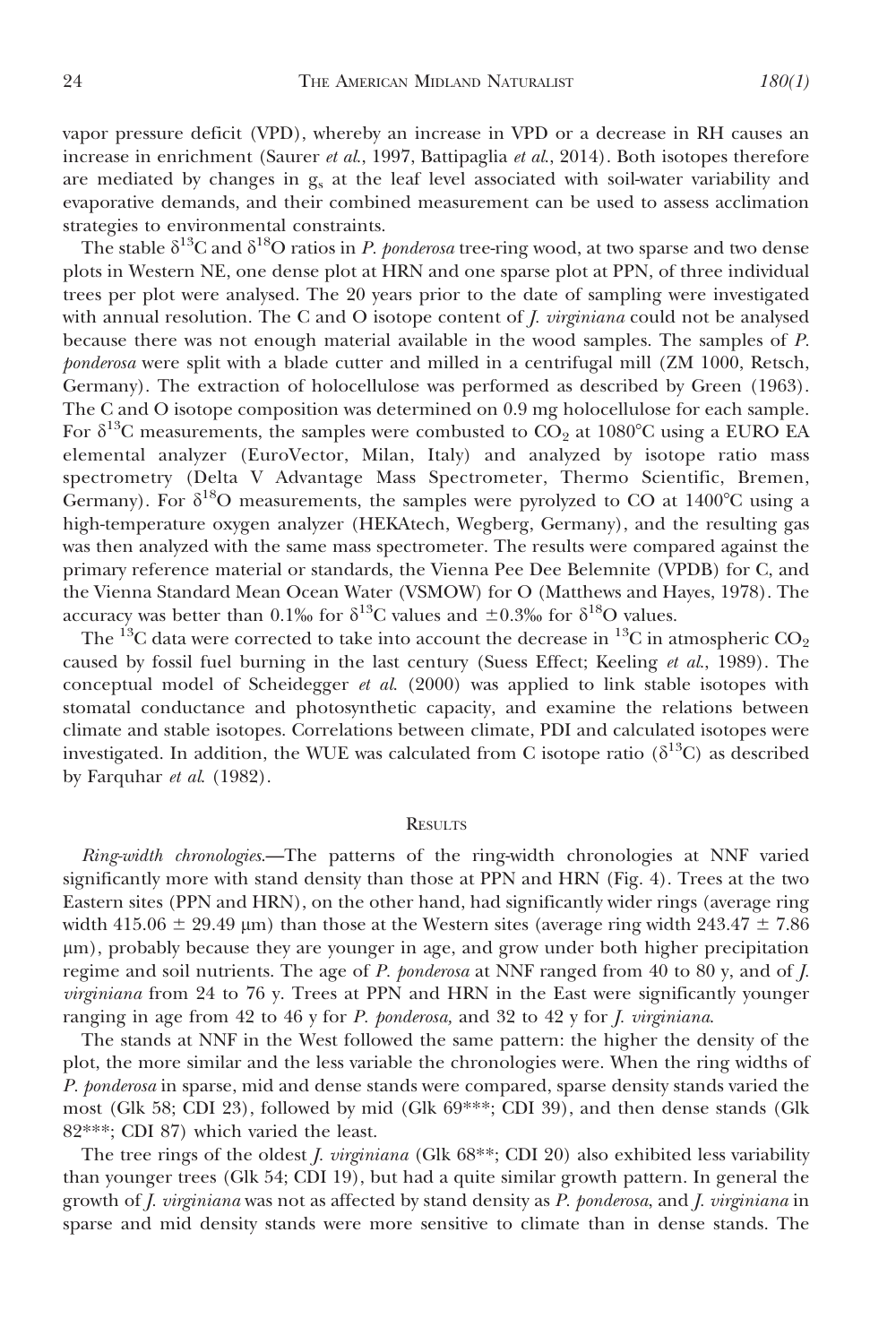

FIG. 4.—Tree ring widths and Standardized ring widths for P. ponderosa  $(A, B)$ , and J. virginiana  $(C, D)$ in sparse, mid and dense stands in Eastern and Western NE

chronologies of the two species in Western NE were comparable in all stands, but at mid density sites and at one dense site the tree rings of *J. virginiana* were wider than those of *P*. ponderosa. The chronologies of the two species in Eastern NE were within the same range for all stand densities, but in the first years after establishment, the P. ponderosa trees at the sparse sites (Glk 90<sup>\*\*\*</sup>; CDI 88) were more responsive over a longer time period than those at the dense sites. The growth sensitivity of the trees declined more rapidly at dense than at sparse sites (Fig. 4).

Climatic correlation.—To correlate climate variables with ring-widths, all raw ring-width measurements were standardised. Correlations were conducted over the whole life span of the trees with data for single months combined to reflect the climate during the growing season (Table 2). In Western NE the precipitation between April and August of the current year correlated positively and significantly with P. ponderosa ring widths, with the most significant values at dense sites ( $P < 0.001$ ). For *J. virginiana*, significant values were only reported between January and June at mid and dense sites. Ring widths at dense sites were also positively correlated with the precipitation from July to December of the previous year. In Eastern NE, P. ponderosa ring widths at dense sites were not significantly correlated with precipitation, whereas at sparse sites, the growing season of the previous and current year, as well as current winter precipitation were significantly correlated with ring widths. The treering widths of *J. virginiana* correlated positively with precipitation from April to June and September to October of the previous year but correlated negatively with current year precipitation from January to March. Additionally, ring widths were positively correlated with precipitation in November and December of the current year.

Overall, precipitation during the growing season was positively correlated with standardized tree-ring widths in the Western NE. In Eastern NE no clear correlation patterns were detectable. The influence of previous year precipitation was generally lower than that of the precipitation of the current year. Tree growth correlated mostly positively with precipitation but mostly negatively with temperature.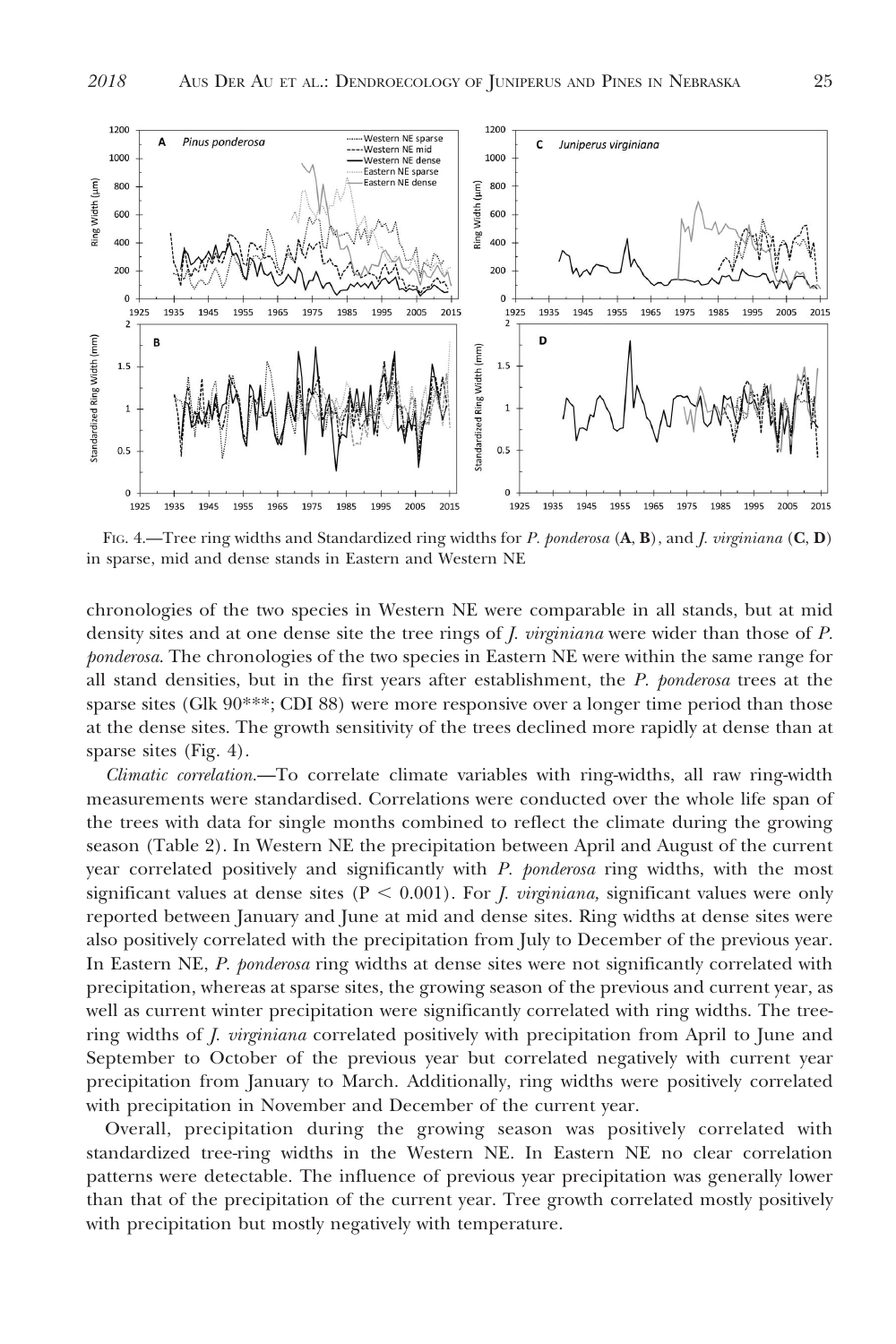TABLE 2.—Stand level standardized tree ring widths correlations with precipitation (p) and temperature (t): "p" and "t" stand for previous year, and "P" and "T" for the present year. Only statistically significant correlations are shown at levels:  $P < 0.05^*$ ,  $P < 0.01^{**}$ ,  $P < 0.001^{***}$ 

| Precipitation                   |         |                         | Temperature                     |         |             |  |
|---------------------------------|---------|-------------------------|---------------------------------|---------|-------------|--|
| Months                          | Density | Correlation             | Months                          | Density | Correlation |  |
| Western NE P. ponderosa         |         | Western NE P. ponderosa |                                 |         |             |  |
| pND                             | sparse  | $-0.258*$               | tApril                          | sparse  | $-0.392***$ |  |
| PAMJ                            | sparse  | $0.317*$                | tApril                          | mid     | $-0.428***$ |  |
| PAMJ                            | mid     | $0.267**$               | tApril                          | mid     | $-0.373***$ |  |
| PAMJ                            | dense   | $0.384***$              | tApril                          | dense   | $-0.231*$   |  |
| PAMJ                            | dense   | $0.285**$               | tApril                          | dense   | $-0.258*$   |  |
| PJA                             | sparse  | $0.416**$               | tJuly                           | sparse  | $-0.362*$   |  |
| PJA                             | sparse  | $0.148**$               | tJuly                           | mid     | $-0.271*$   |  |
| PJA                             | mid     | $0.328**$               | tSeptember                      | mid     | $-0.257*$   |  |
| PJA                             | dense   | $0.292**$               | tSeptember                      | mid     | $-0.233*$   |  |
| <b>PND</b>                      | sparse  | $-0.362*$               | tSeptember                      | dense   | $-0.245*$   |  |
| <b>PND</b>                      | sparse  | $-0.227*$               | TApril                          | sparse  | $-0.368*$   |  |
| <b>PND</b>                      | mid     | $-0.303*$               | TMay                            | dense   | $-0.231*$   |  |
|                                 |         |                         | TJuly                           | dense   | $-0.27*$    |  |
| Western NE <i>J. virginiana</i> |         |                         |                                 |         |             |  |
| pJA                             | dense   | $0.267*$                | Western NE <i>J. virginiana</i> |         |             |  |
| pSO                             | dense   | $0.270*$                | TJune                           | dense   | $-0.337*$   |  |
| pND                             | dense   | $0.258*$                | TJuly                           | dense   | $-0.517***$ |  |
| PJFM                            | dense   | $0.248*$                | TJuly                           | dense   | $-0.297**$  |  |
| PAMJ                            | mid     | $0.417*$                | TSeptember                      | sparse  | $0.436*$    |  |
| <b>PAM</b>                      | dense   | $0.492***$              |                                 |         |             |  |
| PAMJ                            | dense   | $0.37***$               | Eastern NE P. ponderosa         |         |             |  |
| PAMJ                            | dense   | $0.292*$                | TJanuary                        | dense   | $-0.334*$   |  |
|                                 |         |                         | TOctober                        | dense   | $0.399**$   |  |
| Eastern NE P. ponderosa         |         |                         | tJune                           | sparse  | $0.331*$    |  |
| pAM                             | sparse  | $0.301*$                | tSeptember                      | sparse  | 0.279*      |  |
| PAMJ                            | sparse  | $0.453**$               | tDecember                       | sparse  | $0.301*$    |  |
| <b>PND</b>                      | sparse  | $0.494***$              | tDecember                       | sparse  | $0.312*$    |  |
|                                 |         |                         | TMay                            | sparse  | $0.395**$   |  |
| Eastern NE J. virginiana        |         |                         | TJune                           | sparse  | $0.337*$    |  |
| pAMJ                            | dense   | $0.421**$               | TJune                           | sparse  | $0.393**$   |  |
| pSO                             | dense   | $0.337*$                | TDecember                       | sparse  | $0.566***$  |  |
| pSO                             | dense   | $0.474**$               |                                 |         |             |  |
| PJFM                            | dense   | $-0.313*$               | Eastern NE J. virginiana        |         |             |  |
| <b>PSO</b>                      | dense   | $0.397*$                | tJanuary                        | dense   | $-0.347*$   |  |
| <b>PND</b>                      | dense   | $0.683***$              | tApril                          | dense   | $-0.426**$  |  |
|                                 |         |                         | tJuly                           | dense   | $-0.427**$  |  |
|                                 |         |                         | tJuly                           | dense   | $-0.434*$   |  |
|                                 |         |                         | TJuly                           | dense   | $-0.327*$   |  |

Combining the months for temperature in the same way we did for precipitation revealed few significant correlations (Table 2), therefore, correlation analyses were conducted on a monthly basis to better represent the impact of temperature on tree-ring growth. In Western NE the ring widths of P. ponderosa were negatively correlated with temperature in April, July, and September (up to  $r = -0.428$ ;  $P < 0.001$ ), independently of stand density. For the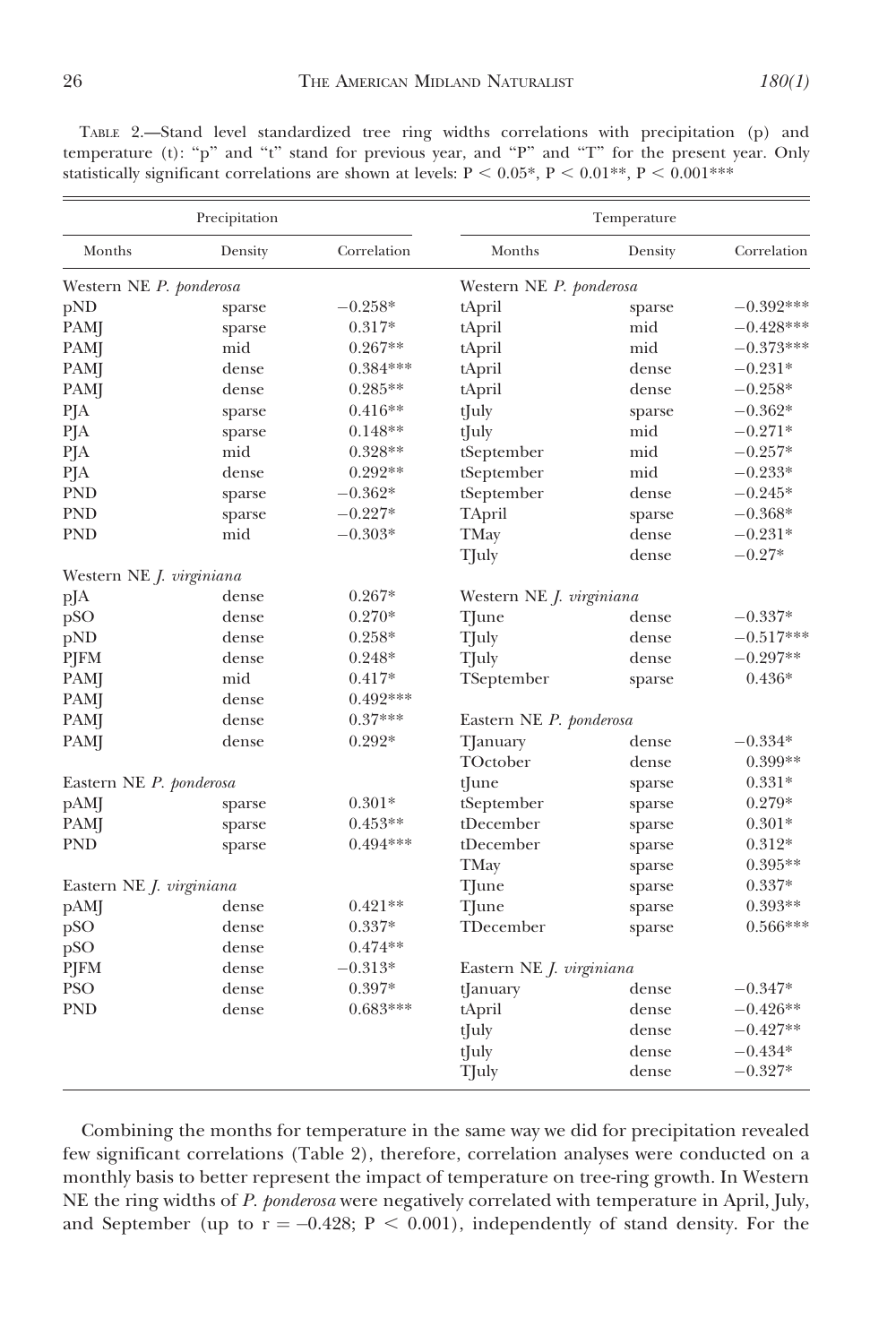current year, only three significant values were found, but the correlation was not as high with the previous year. For *J. virginiana*, significant negative correlations between standardized tree ring widths and temperatures were only observed for June and July (up to  $r = -0.517$ ;  $P < 0.001$ ), and one positive correlation was recorded for September of the current year at a sparse site ( $r = 0.436$ ;  $P < 0.05$ ). For P. ponderosa in Eastern NE, only the January temperature was negatively correlated with ring widths  $(r = -0.334; P < 0.05)$ , whereas temperatures in June, September, and December of the previous year and of May, June, October, and December of the current year were positively correlated with ring widths (up to  $r = 0.566$ ;  $P < 0.001$ ). In contrast all *J. virginiana* correlations were negative and significant for: January, April, and July of the previous year and July of the current year (up to  $r = -0.434$ ;  $P < 0.05$ ).

Palmer Drought Index (PDI).—To investigate the combined cumulative effect of precipitation and temperature, correlations were performed between standardized ring widths and the PDI for each species (Table 3). *Pinus ponderosa* in Western NE was found to significantly correlate with PDI at one sparse and one dense site throughout the growing season, which indicates that drought stress as expressed by PDI had a significant negative impact on the species. For *J. virginiana* the correlations with PDI were high at one mid and two dense sites throughout the whole year and at another dense site from June to the end of the year (up to  $r = 0.692$ ;  $P < 0.001$ ). In Eastern NE correlations between tree ring widths and PDI were more ambiguous than in Western NE. Only two statistically significant values were found for P. ponderosa in September and December ( $r = 0.314$ ;  $P < 0.05$ ) and one for J. *virginiana* in January ( $r = 0.309$ ;  $P < 0.05$ ). Overall, trees in Western NE appear to be more affected by drought conditions than those in Eastern NE, but the site characteristics also play a significant role.

In Western NE less than half the variance in tree-ring widths was explained by climatic factors according to the results of stepwise linear regression modelling (SLRM, Table 1S). This was the case for 90% of the total sites in Western NE (where r ranged between 0.13 and 0.48, except for one dense site *J. virginiana* where  $r = 0.62$ ). At the sites in Eastern NE, climatic conditions seem to exert the main influence on tree-ring widths, where two third of Eastern NE sites were influenced by precipitation and temperature (r ranged between 0.65 and 0.86), whereas stand density had little influence.

Water use efficiency.—Stable isotope analyses were only conducted for P. ponderosa as explained earlier. The water use efficiency (WUE) calculated from  $\delta^{13}C$  values ranged from  $100$  to 125 µmol mol<sup>-1</sup> for *P. ponderosa* in the Western location (Fig. 5) and were slightly higher than those in Eastern NE, which varied from 90 to 115  $\mu$ mol mol<sup>-1</sup>. Stable isotopes varied little from year to year at sparse and dense sites, and this variation was not statistically significant. WUE, however, increased from 1996 to 2006 ( $P < 0.01$ ) before it declined. The decline was not statistically significant.

We analysed the relationship between C and O isotopes ( $\delta^{18}O / \delta^{13}C$ ), using the conceptual model of Scheidegger  $et$  al. (2000) to link stable isotopes with stomatal conductance and photosynthetic capacity and climate. We found that the  $\delta^{18}O / \delta^{13}C$ correlations for P. ponderosa in sparse stands ( $r = 0.536$ ;  $P < 0.05$ ) and in dense stands ( $r =$ 0.377; not significant) in Western NE were less significant than those of in sparse stands ( $r =$ 0.638;  $P < 0.01$ ) and in dense stands (r = 0.794; P < 0.001) in Eastern NE. An increase in  $\delta^{18}$ O was accompanied by an increase in  $\delta^{13}$ C (Fig. 6), indicating a strong stomatal control of photosynthesis (A). At P. ponderosa dense sites in Western NE, A and  $g<sub>s</sub>$  were regulated or, alternatively, stomatal control was not tight. Additionally, the two highest  $\delta^{18}O$  values coincided with PDI showing extreme or moderate droughts, whereas the two lowest  $\delta^{18}O$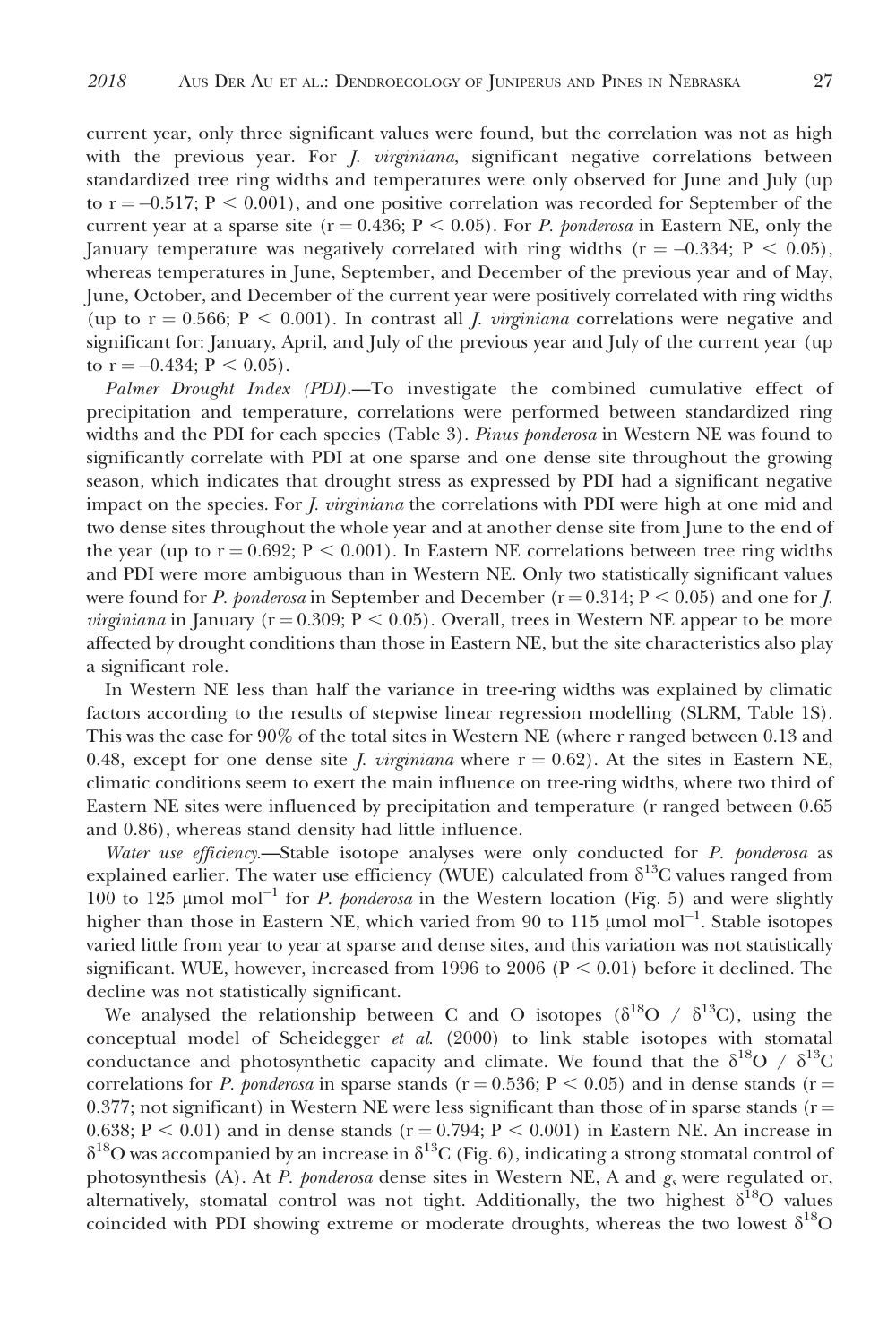TABLE 3.—Correlations of Palmer Drought Index (PDI) with standardized ring widths. Only significant interactions are shown at levels:  $P$  < 0.05\*,  $P < 0.01**$ ,  $P < 0.001***$ 

PDI

TABLE 3.—Continued PDI Months Density Correlation APR dense 0.488\*\*\*

| Months                          | Density | Correlation | <b>MAY</b>                      | mid    | $0.581***$ |  |
|---------------------------------|---------|-------------|---------------------------------|--------|------------|--|
|                                 |         |             | <b>MAY</b>                      | dense  | $0.465***$ |  |
| Western NE P. ponderosa         |         |             | <b>MAY</b>                      | dense  | $0.551***$ |  |
| JAN                             | sparse  | $0.309*$    | JUN                             | mid    | $0.623***$ |  |
| JAN                             | dense   | $0.226*$    | JUN                             | dense  | $0.428**$  |  |
| <b>FEB</b>                      | dense   | $0.25*$     | JUN                             | dense  | $0.456***$ |  |
| <b>MAR</b>                      | dense   | $0.27*$     | <b>JUN</b>                      | dense  | $0.519***$ |  |
| <b>APR</b>                      | sparse  | $0.33*$     | JUL                             | sparse | $0.414*$   |  |
| <b>APR</b>                      | dense   | $0.309**$   | <b>JUL</b>                      | mid    | $0.692***$ |  |
| <b>APR</b>                      | dense   | 0.272*      | <b>JUL</b>                      | dense  | $0.489***$ |  |
| <b>MAY</b>                      | sparse  | $0.406**$   | <b>JUL</b>                      | dense  | $0.525***$ |  |
| <b>MAY</b>                      | mid     | $0.283**$   | JUL                             | dense  | $0.542***$ |  |
| MAY                             | mid     | $0.259**$   | <b>AUG</b>                      | mid    | $0.662***$ |  |
| <b>MAY</b>                      | dense   | $0.342**$   | <b>AUG</b>                      | dense  | $0.521***$ |  |
| <b>MAY</b>                      | dense   | $0.304**$   | <b>AUG</b>                      | dense  | $0.474***$ |  |
| JUN                             | sparse  | $0.397**$   | <b>AUG</b>                      | dense  | $0.468***$ |  |
| JUN                             | dense   | $0.356***$  | <b>SEP</b>                      | mid    | $0.63***$  |  |
| JUN                             | dense   | $0.291**$   | <b>SEP</b>                      | dense  | $0.513***$ |  |
| JUL                             | sparse  | $0.408**$   | <b>SEP</b>                      | dense  | $0.424***$ |  |
| JUL                             | dense   | $0.347**$   | <b>SEP</b>                      | dense  | $0.413***$ |  |
| JUL                             | dense   | $0.305**$   | OCT                             | mid    | $0.642***$ |  |
| AUG                             | sparse  | $0.424**$   | OCT                             | dense  | $0.498***$ |  |
| <b>AUG</b>                      | dense   | $0.322**$   | OCT                             | dense  | $0.392***$ |  |
| <b>AUG</b>                      | dense   | $0.32**$    | OCT                             | dense  | $0.373**$  |  |
| <b>SEP</b>                      | sparse  | $0.342*$    | <b>NOV</b>                      | mid    | $0.674***$ |  |
| <b>SEP</b>                      | dense   | $0.277**$   | <b>NOV</b>                      | dense  | $0.498***$ |  |
| <b>SEP</b>                      | dense   | $0.249*$    | <b>NOV</b>                      | dense  | $0.387***$ |  |
|                                 |         |             | <b>NOV</b>                      | dense  | $0.358**$  |  |
| Western NE <i>J. virginiana</i> |         |             | DEC                             | mid    | $0.606***$ |  |
| JAN                             | mid     | 0.382*      | DEC                             | dense  | $0.477***$ |  |
| JAN                             | dense   | $0.327**$   | DEC                             | dense  | $0.349**$  |  |
| JAN                             | dense   | $0.368**$   | DEC                             | dense  | $0.283**$  |  |
| <b>FEB</b>                      | mid     | $0.38*$     | DEC                             |        |            |  |
| <b>FEB</b>                      | dense   | $0.338**$   |                                 |        |            |  |
| <b>FEB</b>                      | dense   | $0.379**$   | Eastern NE P. ponderosa         |        |            |  |
| <b>MAR</b>                      | mid     | $0.442**$   | <b>SEP</b>                      | sparse | $0.305*$   |  |
| <b>MAR</b>                      | dense   | $0.383***$  | <b>DEC</b>                      | sparse | $0.314*$   |  |
| <b>MAR</b>                      | dense   | $0.429***$  |                                 |        |            |  |
| <b>APR</b>                      | mid     | $0.486**$   | Eastern NE <i>J. virginiana</i> |        |            |  |
| <b>APR</b>                      | dense   | $0.414***$  | JAN                             | dense  | $0.309*$   |  |

values occurred in years when no droughts were recorded. When considering the PDI, the calculated climate correlations for  $\delta^{13}$ C resulted in significant correlations from January to May ( $P < 0.01$ ) for Western NE independent of stand density (data not shown), but no significant values were found for Eastern NE. The correlations between  $\delta^{18}O$  and climate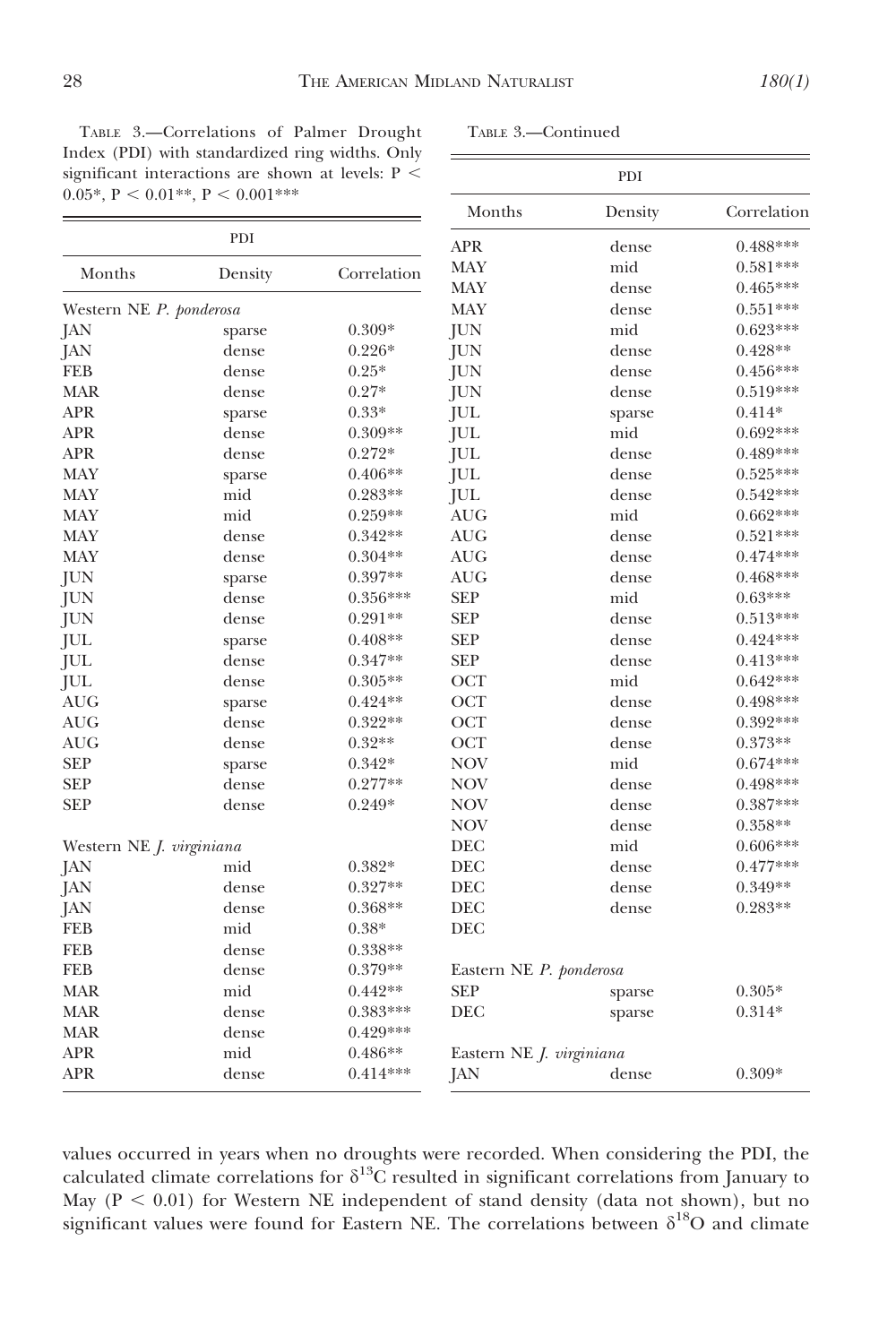

FIG. 5.—Water use efficiency (WUEi) of annual tree rings in sparse and dense stands of P. ponderosa in Eastern and Western NE

were only significant for precipitation at sparse and dense sites in Western NE and at sparse sites in Eastern NE ( $P < 0.01$ ; data not shown).

#### **DISCUSSION**

Ring-width chronologies.—Tree ring width patterns in Western NE generally differed from those in Eastern NE, although at all locations several synchronous negative peaks occurred, induced by extreme dry years (Fig. 4). In Western NE, P. ponderosa ring widths were strongly influenced by stand density which was not the case for *J. virginiana*. This can be attributed to different acclimation and physiological adjustments of the two species. For example, J. virginiana in the Sandhills has been shown to maintain photosynthetic activity and stomatal function under wider range of water stress conditions than P. ponderosa (Eggemeyer et al., 2009; Bihmidine  $et$   $al$ , 2010) and maintain A and gs under increasing stand density and decreasing nutrient availability (Msanne  $et al., 2017$ ). The growth patterns of trees at sparse stands varied more individually than at mid and dense stands and the chronologies correlated less with each other (Fig. 4). Unlike open stands resources are often limited and competition is high in dense stands (Stiell, 1970), which could explain why the ring-width



FIG. 6.— $\delta^{18}O / \delta^{13}C$  relationship in annual tree rings of sparse and dense stands of P. ponderosa in Eastern and Western NE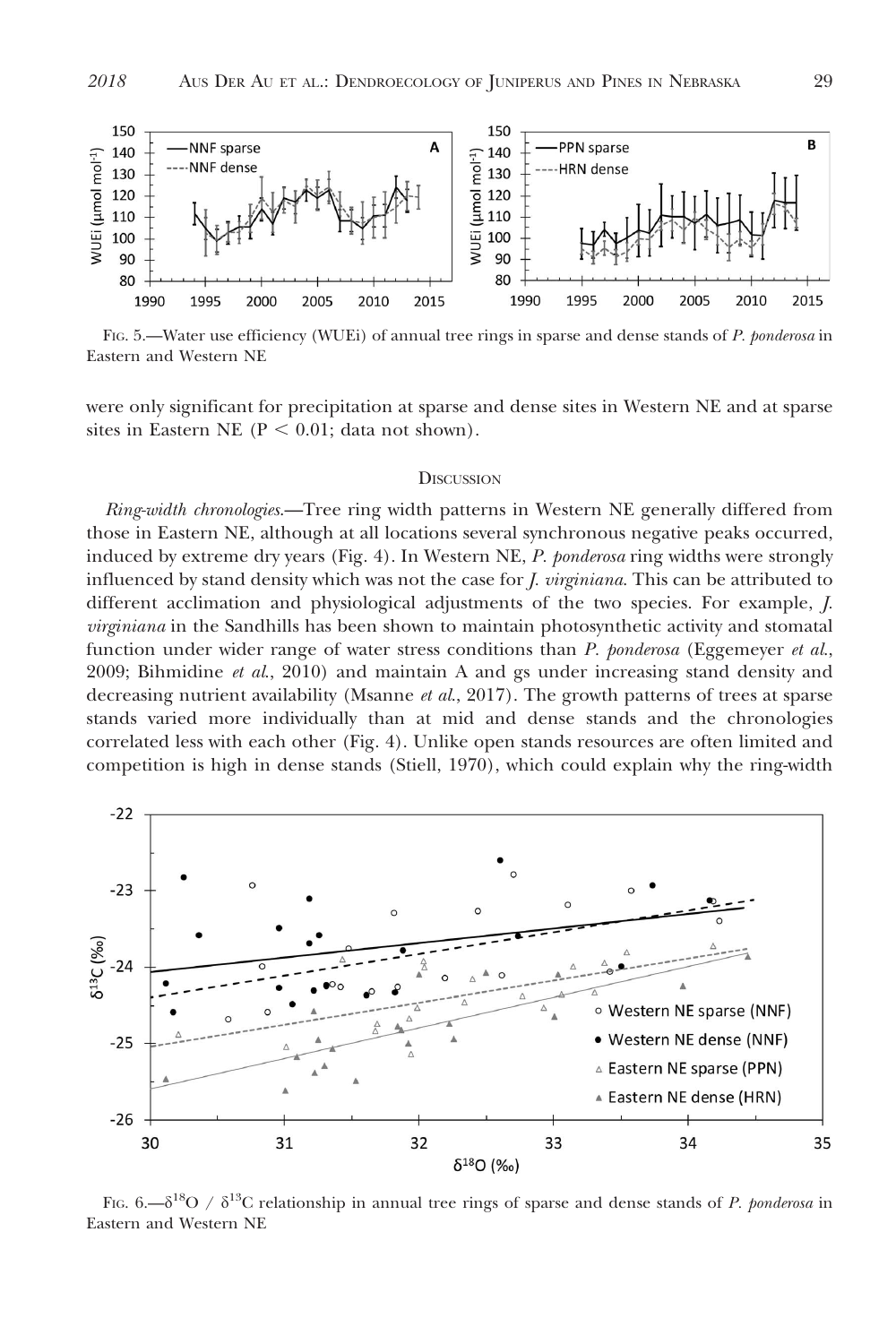patterns in dense stands vary less than at other stand densities (Sands and Mulligan, 1990). These findings across sites highlight the importance of microhabitat conditions to the performance of trees (McDowell et al., 2003; Msanne et al., 2017), which in this case are characterised by different temperature, light, wind, precipitation, competition levels, access to ground water, and soil characteristics  $(e.g.,$  higher water holding capacity and nutrient levels in silty loam soils in the East than in sandy soils in the West). Water availability and access to water were shown to be critical for both species to succeed, which was evident in the tree-ring width patterns for both species independent of stand density and location. In extremely dry years, for instance, 2006 (see Fig. 2A), tree rings of P. ponderosa were much narrower. Similar results were found for most of the *J. virginiana* stands in Western NE. In semi-arid environments, soil-water content has been shown to be one of the most important factors affecting tree-ring widths (e.g., Cherubini et al. 2003). Where the soil moisture was high, growth was faster and wider rings were built (Sands and Mulligan, 1990). Since soil moisture is closely related to drought, it is not surprising that most of the very narrow rings corresponded with drier years.

Climatic correlations.—Climatic conditions in Western NE are characterised by snowmelt in March, followed by a relatively wet period during spring and early summer (April through June), when around 70% of the precipitation occurs (Eggenmeyer et al., 2006). Extensive drought periods regularly occur in July and August and moderate droughts in September and October. Precipitation from November to February falls mostly as snow. For both species a small number of low significant correlations between precipitation and the ring widths of the previous year were found (Table 2). In the current year, precipitation positively influenced tree-ring widths during the initial period of the growing season from April to June especially at mid and dense sites. Both species were found to rely on and compete with native grasses for water in the top-soil profile during spring and early summer when moisture is available (Eggemeyer et al., 2009). The precipitation during the dry season, July and August, also showed a positive influence on ring widths, which would be enhanced by the ability of both species to shift their water uptake deeper in the soil profile (Eggemeyer  $et$ al., 2009; Awada et al., 2013). Climate correlations in Western NE showed the growth of P. ponderosa was greatly influenced by precipitation regardless of the stand density. In contrast the tree-ring growth of J. virginiana correlated more with microclimate at sites with high stand density. One of the limiting factors for tree-ring growth is water availability as cambial activity is reduced when water is limited. Changes in water availability has been found to occur after thinning, which results in less competition for resources, according to stand density reduction experiments (Di Matteo *et al.* 2010). The tree-ring patterns in this case are similar to those in periods of wetter than normal and showed larger tree rings (Westoby, 1984; McDowell et al., 2003; Murrell, 2009). The response of *J. virginiana* in our study supports the findings of other studies that increasing stand density, result in less soil moisture availability and trees in this case become more dependent on precipitation and groundwater (e.g., Awada et al., 2013; Msanne et al., 2017).

Regardless of stand density, site location and, therefore microhabitat conditions, we found that increases in temperatures during winter to generally be positively correlated with the ring widths of both species, while temperature extremes during the growing season were negatively correlated. According to Fritts (1976), the temperatures in September and October of the previous year have a strong influence on tree-ring growth. Above-average temperatures and a small number of frost days in these months lead to enhanced growth. Additionally, if temperatures in winter and spring are higher than average and water is available, cambial activity is initiated earlier in the year and leads to the formation of wider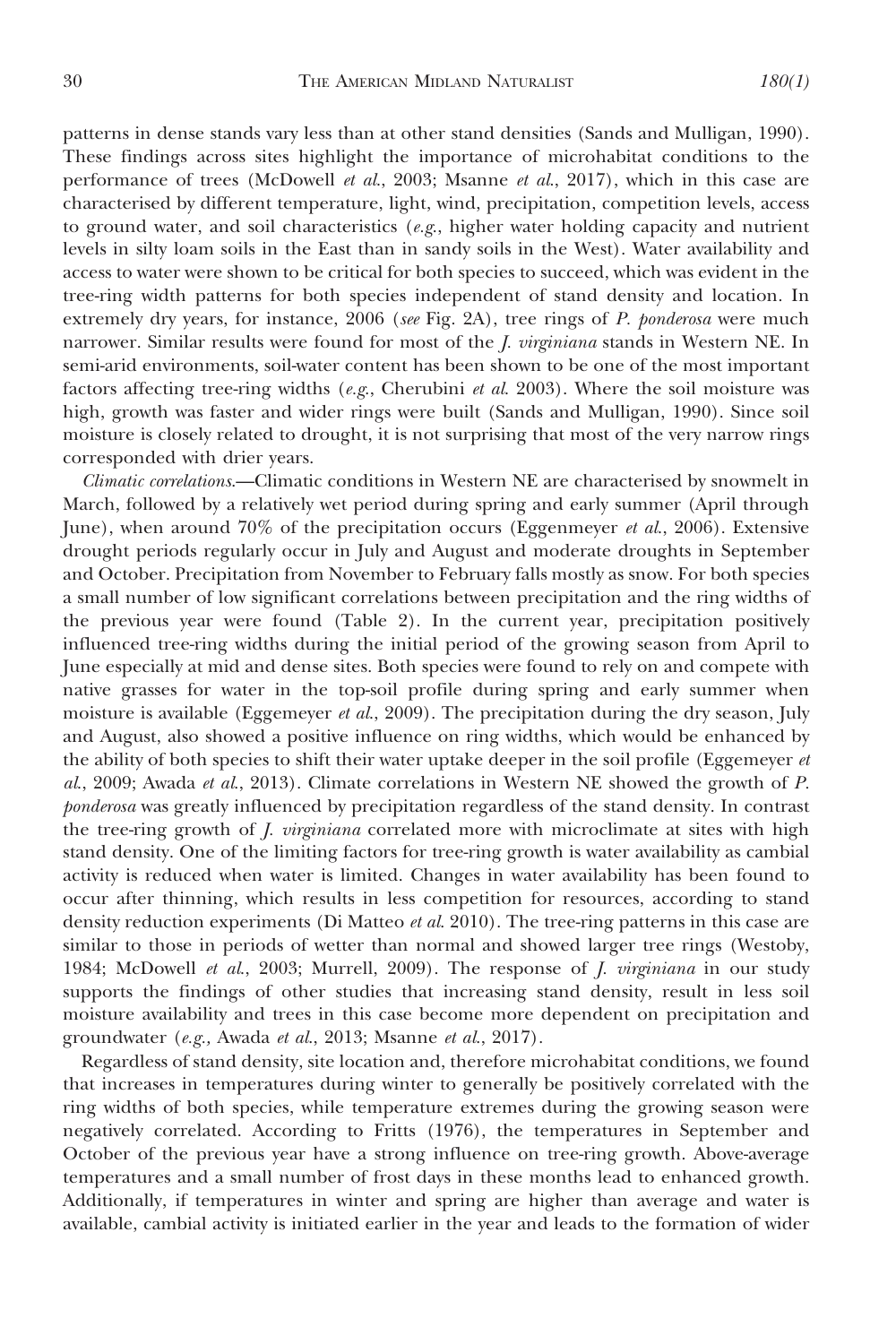rings. In contrast droughts during the growing season influence tree growth negatively as shown by the negative correlations between temperature and ring width from April to July (Fritts, 1976; Woodhouse et al., 2001). This is supported by the correlations between ring growth and the PDI as well (Table 3). The most significant correlations with the PDI were found in trees in Western NE. Eastern NE trees were less limited by droughts, even though temperatures were slightly higher, but this was compensated for by the overall higher precipitation levels in the East (Wilhite and Hubbard, 1998). The PDI is composed of different factors such as runoff, soil recharge, deep percolation, soil moisture conditions, and evapotranspiration, which are closely linked to precipitation and temperature. This explains why drought during the growing season has a very negative impact on tree growth (Wilhite and Hubbard, 1998; Eggenmeyer et al., 2006, 2009).

The precipitation levels and available soil moisture, as determined by the PDI, were limiting factors for tree growth in Western NE, as the stepwise linear regression modelling (SLRM) also confirmed. In Western NE additional factors that we have not evaluated in this study, such as soil texture (sandy vs. silty loam), aspect, slope, shading, grazing, access to groundwater, and low nutrient soil availability (Msanne et al., 2017) can also be limiting factors (Sands and Mulligan, 1990; Oberhuber et al., 1998), which might explain why temperature and precipitation have therefore less explanatory power. However, water availability and the markedly different ecohydrology on dunes, as well as interdunal valleys, may explain the correlation patterns best (Gosselin et al., 1999, 2006).

Water use efficiency and isotope ratios.—The relationship between WUE and carbon isotope fractionation during photosynthesis is well-established (Farquhar *et al.*, 1989). The  $\delta^{18}O/$  $\delta^{13}$ C relationship is determined by both g<sub>s</sub> and A, which are influenced by environmental and plant-internal factors. Changes in  $\delta^{18}O$  of soil water may influence the relationship as well (Scheidegger et al., 2000). The isotopic ratio at the drier Western location was characterised by lower  $g_s$ , and therefore higher  $\delta^{13}C$  and  $\delta^{18}O$  enrichment in leaf and organic matter, and WUE.  $\delta^{13}C$  and therefore WUE has been found to increase during periods of low precipitation or water stress in several studies as Rubisco discrimination decreases leading to tissues enrichment, whereas  $\delta^{18}O$  responds to the prevailing humidity and soil water conditions, as well as temperature (Saurer et al., 1995, 1997; Gosselin, 1999, 2006; Bégin et al., 2015). By analysing both  $\delta^{13}$ C and  $\delta^{18}$ O, the photosynthesis-related and water-related influences on trees stable isotope composition can be more easily separated. We found  $\delta^{13}C$  and WUE to be higher in Western NE than in Eastern NE almost every year (Fig. 5), probably due to the sensitivity of P. ponderosa stomata to vapor pressure deficits and drought (Bihmidine et al., 2010). The decline in precipitation across the gradient from East to West seems to make WUE more independent of stand density (Scheidegger et al., 2000). These findings were also supported by the  $\delta^{18}O$  results, which revealed no significant differences between sites (Scheidegger *et al.*, 2000). The values of  $\delta^{18}O$  were higher in summer rainfall than in deep, long-stored groundwater (Allison and Hughes, 1983). This indicates trees at sparse sites do not absorb as much water from groundwater as trees at dense sites do, as Saurer et al. (1997) and Eggemeyer et al. (2009) also found. They showed trees have an impact on water availability in soils and that in turn feedback on the spatial pattern of absorbing water. The trees in the Western NE have sufficient plasticity to take water from different soil depths according to groundwater availability (at around 7 m in our study), which allows them to survive and to recover from drought stress (Scheidegger et al., 2000; Eggemeyer et al., 2006, 2009). This also explains the small differences between the Western and Eastern NE  $\delta^{18}O$  values. The dependence of  $\delta^{13}O$  on climate was tested, resulting in significant values ( $P < 0.05$ ) in Western NE, but not in Eastern NE because more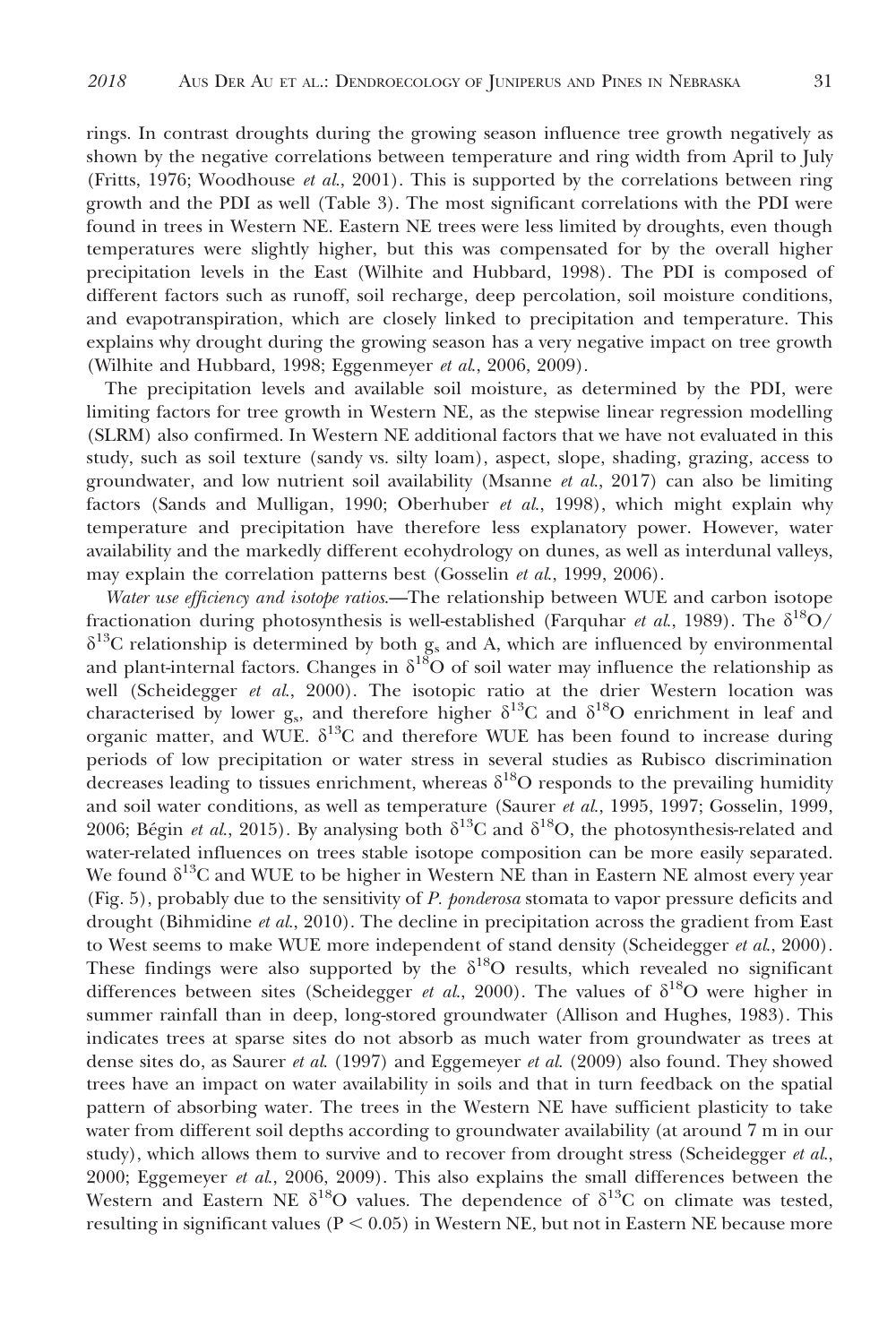$\delta^{13}$ C is incorporated in the tissues at drier sites and is more strongly influenced by climate than  $\delta^{13}$ C at more humid sites (Saurer et al., 1995). Trees in Western NE thus are affected more by droughts than trees in Eastern NE, also confirmed by the correlation between climate, tree-ring widths and the PDI. For  $\delta^{18}O$ , significant values resulted for precipitation, independent of density and sampling region. The highest  $\delta^{18}O$  and  $\delta^{13}C$  values tended to coincide with extremely dry years, as the PDI data showed which further supports our findings.

#### **CONCLUSIONS**

The P. ponderosa and *J. virginiana* in our study showed an acclimation to changing climate and water resources. We found, as hypothesised, the stand density of J. virginiana and P. ponderosa in the invaded grassland ecosystems strongly affects tree-ring growth. The results have shown that the higher the stand density, the narrower the rings and the less variable the chronologies were. Tree-ring widths correlated highly with precipitation, but the responses at the drier site in Western Sandhills grasslands were more pronounced than those in Eastern NE. That said, we have limited evidence that current variability in the east and the moisture-limited Sandhills will cause a permanent decline in growth of either species. The drought response strategies of the two species, characterized by an avoidance strategy in P. ponderosa, and tolerance strategy in *J. virginiana* have permitted them to successfully grow and spread, once established and have access to deep soil moisture. Even with extreme drought events, in high stand densities, both species avoided intra-specific competition by taking up water from different depths or by enhancing their WUE. However, if temperatures continue to rise, and if precipitation and groundwater levels decline and drought increases in frequency and severity, the future distribution and spread of the species might be impacted, with P. ponderosa being more susceptible to precipitation decline and increase of vapor pressure deficit than *J. virginiana* due to the different drought resistance strategy.

Acknowledgments.—This work was supported by the McIntire Stennis Funds, USDA. We are grateful to the Dendrosciences Group at the Swiss Federal Institute for Forest, Snow and Landscape Research (WSL), particularly to Loïc Schneider for support with the preparation of the samples and the extraction of the cellulose, Anne Verstege for helping with the measuring and crossdating, and Ruedi Seiler for his support while programming in R. We wish to thank the NE Forest Service for providing information about the Nebraska National Forest at Halsey, the High Plains Regional Climate Center at UNL for the weather data, and Silvia Dingwall for editing the manuscript. We also appreciate the comments from the associate editor and the anonymous reviewers.

#### LITERATURE CITED

- ALLISON, G. B. AND M. W. HUGHES. 1983. The use of natural tracers as indicators of soil-water movement in a temperate semi-arid region. J. Hydrol., 60:157–173.
- ARCHER, S. 1995. Tree-grass dynamics in a Prosopis-thornscrub savanna parkland: reconstructing the past and predicting the future.  $Écoscience$ ,  $2:83-99$ .
- ———, T. W. BOUTTON, AND K. A. HIBBARD. 2000. Trees in grasslands: biochemical consequences of woody plant expansion, p. 115–138. In: Schulze, E., S. P. Harrison, M. Heimann, E. A. Holland, J. Lloyd, I. C. Prentice, and D. Schimel (eds.). Global biogeochemical cycles in the climate system. Academic Press, San Diego, Calif.
- AUSSENAC, G. AND A. GRANIER. 1988. Effects of thinning on water stress and growth in Douglas-fir. Can. J. For. Res., 18:100–105.
- AWADA, T., R. EL-HAGE, M. GEHA, D. A. WEDIN, J. A. HUDDLE, X. ZHOU, J. MSANNE, R. A. SUDMEYER, D. L. MARTIN, AND J. R. BRANDLE. 2013. Intra-annual variability and environmental controls over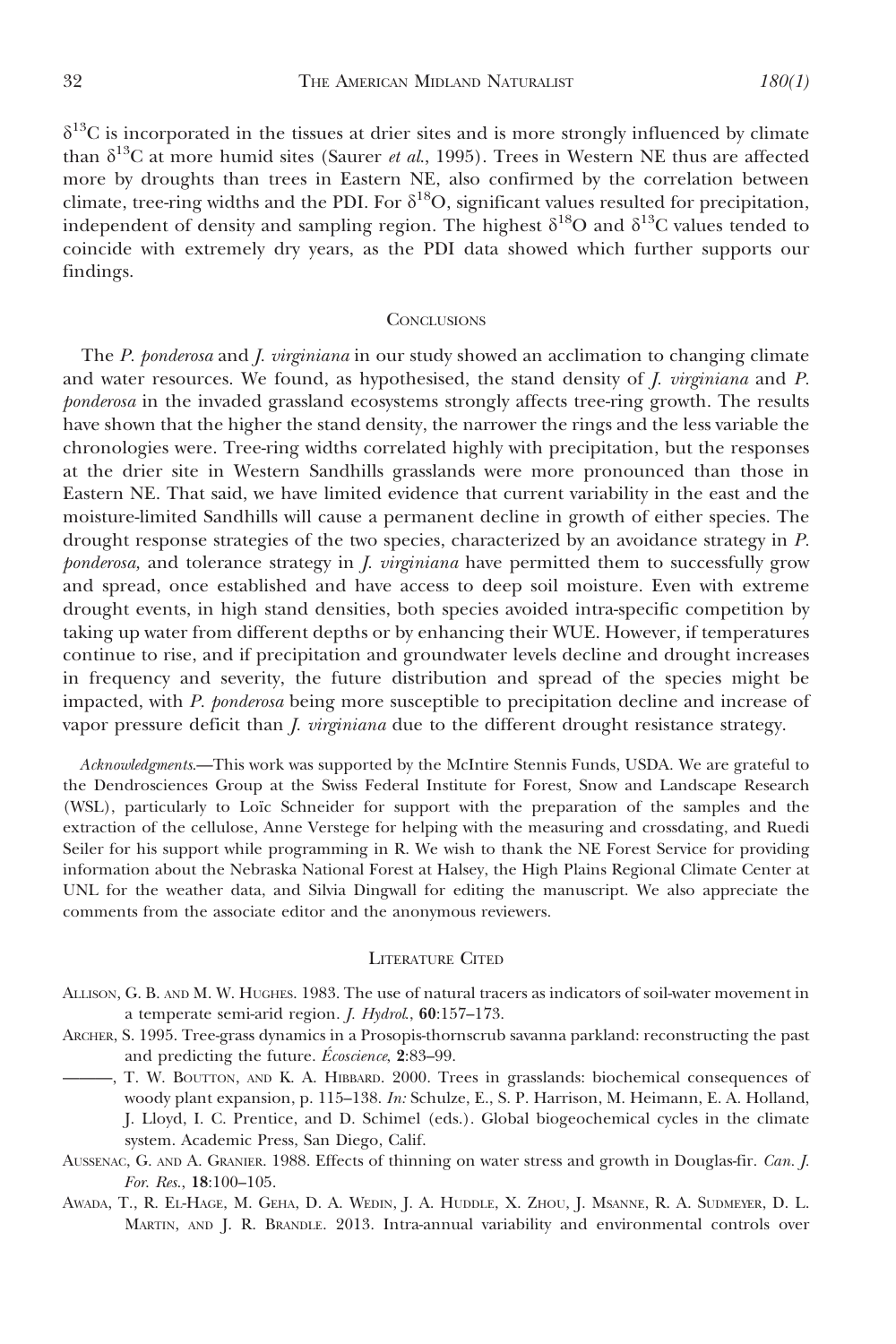transpiration in a 58-year-old even-aged stand of invasive woody *Juniperus virginiana* L. in the Nebraska Sandhills, USA. Ecohydrology, 6:731–740.

- BATTIPAGLIA, G., V. DE MICCO, W. A. BRAND, P. LINKE, G. ARONNE, M. SAURER, AND P. CHERUBINI. 2010. Variations of vessel diameter and d13C in false rings of Arbutus unedo L. reflect different environmental conditions. New Phytol., 188:1099–1112.
- ———, V. DE MICCO, W. A. BRAND, M. SAURER, G. ARONNE, P. LINKE, AND P. CHERUBINI. 2014. Drought impact on water use efficiency and intra-annual density fluctuations in Erica arborea on Elba (Italy). Plant Cell Environ., 37:382–391.
- BÉGIN, C., M. GINGRAS, M. M. SAVARD, J. MARION, A. NICAULT, AND Y. BÉGIN. 2015. Assessing tree-ring carbon and oxygen stable isotopes for climate reconstruction in the Canadian northeastern boreal forest. Palaeogeogr. Palaecol., 423:91-101.
- BEYERS, J. L., G. H. RIECHERS, AND P. J. TEMPLE. 1992. Effects of long-term ozone exposure and drought on the photosynthetic capacity of ponderosa pine (Pinus ponderosa Laws.). New Phytol., 122:81-90.
- BIHMIDINE, S., N. M. BRYAN, K. R. PAYNE, M. R. PARDE, J. A. OKALEBO, S. E. COOPERSTEIN, AND T. AWADA. 2010. Photosynthetic performance of invasive Pinus ponderosa and Juniperus virginiana seedlings under gradual soil water depletion. Plant Biol., 12:668–675.
- BRÉDA, N., A. GRANIER, AND G. AUSSENAC. 1995. Effects of thinning on soil and tree water relations, transpiration and growth in an oak forest (Quercus petraea (Mall.) Liebl.). Tree Physiol., 15:295– 306.
- BRIGGS, J. M., G. A. HOCH, AND L. C. JOHNSON. 2002a. Assessing the rate, mechanisms, and consequences of the conversion of tallgrass prairie to Juniperus virginiana forest. Ecosystems, 5:578–586.
- BRIGGS, J. M., A. K. KNAPP, AND B. L. BROCK. 2002b. Expansion of woody plants in tallgrass prairie: a fifteenyear study of fire and fire-grazing interactions. Am. Midl. Nat., 147:287–294.
	- ———, ———, J. M. BLAIR, J. L. HEISLER, G. A. HOCH, M. S. LETT, AND J. K. MCCARRON. 2005. An ecosystem in transition: causes and consequences of the conversion of mesic grassland to shrubland. Bioscience, 55:243–254.
- BROOKS, M. L., C. M. D'ANTONIO, D. M. RICHARDSON, J. B. GRACE, J. E. KEELEY, J. M. DITOMASO, R. J. HOBBS, M. PELLANT, AND D. PYKE. 2004. Effects of invasive alien plants on fire regimes. Bioscience, 54:677– 688.
- BURNS, R. M. AND B. H. HONKALA. 1990. Silvics of North America: Vol. 1. Conifers. USDA-Forest Service Washington, D.C.
- CANELLÃS, I., M. DEL RIO, S. ROIG, AND G. MONTERO. 2004. Growth response to thinning in Quercus pyrenaica Willd. coppice stands in Spanish central mountains. Ann. For. Sci., 61:243–250.
- CHAPIN, F. S., P. A. MATSON, AND P. VITOUSEK. 2011. Principles of terrestrial ecosystem ecology. Springer-Verlag, N.Y.
- CHERUBINI, P., B. L. GARTNER, R. TOGNETTI, O. U. BRÄKER, W. SCHOCH, AND J. L. INNES. 2003. Identification, measurement and interpretation of tree rings in woody species from Mediterranean climates. Biol. Rev., 78:119–148.
- ——— AND R. L. HOLMES. 1986. Users manual for program ARSTAN. Laboratory of Tree-Ring Research, University of Arizona, Tucson.
- ——— AND N. PEDERSON. 2011. Uncertainty, emergence, and statistics in dendrochronology, p. 77–112. In: Hughes, M. K., T. W. Swetnam, and H. F. H.F. Diaz, (eds.). Dendroclimatology. Springer, Netherlands.
- DI MATTEO, G., P. DE ANGELIS, E. BRUGNOLI, P. CHERUBINI, AND G. SCARASCIA-MUGNOZZA. 2010. Tree-ring  $\Delta^{13}C$ reveals the impact of past forest management on water-use efficiency in a Mediterranean oak coppice in Tuscany (Italy). Ann. For. Sci., 67:510.
- ECKSTEIN, D. AND J. BAUCH. 1969. Beitrag zur Rationalisierung eines Dendrochronologischen Verfahrens und zur Analyse seiner Aussagesicherheit. Forstwirtschaftliches Zentralblatt, 88. Verlag Paul Parey, Hamburg.
- EGGENMEYER, K. D., T. AWADA, D. A. WEDIN, F. R. HARVEY, X. ZHOU, AND W. ZANNER. 2006. Ecophysiology of two native invasive woody species and two dominant warm-season grasses in the semiarid grasslands of the Nebraska Sandhills. Int. J. Plant Sci., 167:991–999.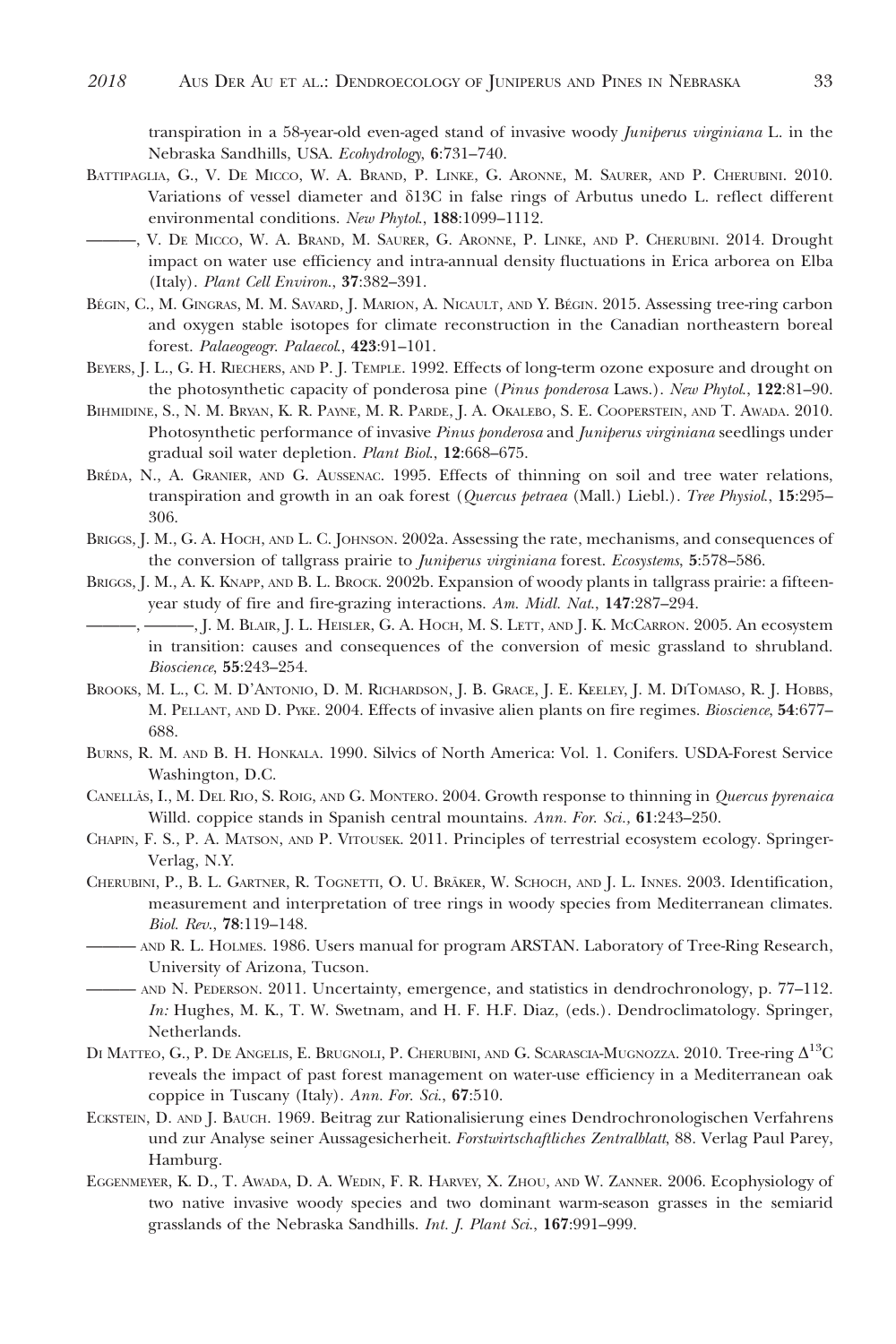———, ———, F. E. HARVEY, D. W. WEDIN, X. ZHOU, AND W. ZANNER. 2009. Seasonal changes in depth of water uptake for encroaching trees Juniperus virginiana and Pinus ponderosa and two dominant C4 grasses in a semiarid grassland. Tree Physiol., 29:157–169.

- FARQUHAR, G. D., M. H. O'LEARY, AND J. A. BERRY. 1982. On the relationship between carbon isotope discrimination and the intercellular carbon dioxide concentration in leaves. Aust. J. Plant Physiol., 9:121–137.
- ———, J. R. EHLERINGER, AND K.T. HUBICK. 1989. Carbon isotope discrimination and photosynthesis. Annu. Rev. Plant Biol., 40:503–537.
- FRANCEY, R. J., C. E. ALLISON, D. M. ETHERIDGE, C. M. TRUDINGER, I. G. ENTING, M. LEUENBERGER, R. L. LANGENFELDS, E. MICHEL, AND L. P. STEELE. 1999. A 1000-year high precision record of  $\delta^{13}C$  in atmospheric CO<sub>2</sub>. Tellus Series B Chem. Phys.l Meteor., 51:170-193.
- FRITTS, H. C., 1966. Growth-rings of trees: Their correlation with climate. Science, 154:973–979.
- ———, 1976. Tree rings and climate. Academic Press, London.
- GÄRTNER, H., P. CHERUBINI, P. FONTI, G. VON ARX, L. SCHNEIDER, D. NIEVERGELT, A. VERSTEGE, A. BAST, F. SCHWEINGRUBER, AND U. BUNGTEN. 2015. A technical perspective in modern tree-ring research-how to overcome dendroecological and wood anatomical challenges. Jove J. Vis. Exp., 97.
- GOSSELIN, D. C., S. DRDA, F. HARVEY, AND J. GOEKE. 1999. Hydrologic setting of two interdunal valleys in the Central Sand Hills of Nebraska. Ground Water, 37:924–933.
- ———, V. SRIDHAR, E. HARVEY, AND J. GOEKE. 2006. Hydrological effects and groundwater fluctuations in the Nebraska sandhills. Great Plains Res., 16:17–28.
- GREEN, J. W. 1963. Wood cellulose. Meth. carbohyd. chem., 3:9–21.
- GRISSINO-MAYER, H. D. 2001. Evaluating crossdating accuracy: a manual and tutorial for the computer program COFECHA. Tree-Ring Res., 57:205–221.
- KEELING, C. D., R. BACASTOW, A. CARTER, S. PIPER, T. WHORF, M. HEIMANN, W. MOOK, AND H. ROELOFFZEN. 1989. A three-dimensional model of atmospheric  $CO<sub>2</sub>$  transport based on observed winds: 1. Analysis of observational data, p. 165–236. In: Aspects of climate variability in the pacific and the Western Americas. Am. Geophys. Union.
- LEFFLER, A. J. AND A. S. EVANS. 1999. Variation in carbon isotope composition among years in the riparian tree Populus fremontii. Oecologia, 119:311–319.
- LÉVESQUE, M., R. SIEGWOLF, M. SAURER, B. EILMAN, AND A. RIGLING. 2014. Increased water use efficiency does not lead to enhanced tree growth under xeric and mesic conditions. New Phytol., 203:94–109.
- LEWIS, D.T. AND M. KUZILA. 1998. Soils, p. 57–66. In: Bleed, A.S. and C. A. Flowerday (eds.). An atlas of the sand hills, conservation and survey division IANR, University of Nebraska, Lincoln.
- MATTHEWS, D. E. AND J. M. HAYES. 1978. Isotope-ratio-monitoring gas chromatography-mass spectrometry. Anal. Chem., 50:1465–1473.
- McCARROLL, D. AND N. J. LOADER. 2004. Stable isotopes in tree rings. *Quarter. Sci. Rev.*, 23:771–801.
- MCDOWELL, N., J. BROOKS, S. FITZGERALD, AND B. BOND. 2003. Carbon isotope discrimination and growth response of old Pinus ponderosa trees to stand density reductions. Plant Cell Environ., 26:631-644.
- MCKINLEY, D. C. AND J. M. BLAIR. 2008. Woody plant encroachment by Juniperus virginiana in a mesic native grassland promotes rapid carbon and nitrogen accrual. Ecosystems, 11:454–468.
- MSANNE, J., T. AWADA, W. SCHACHT, R. DRIJBER, J. OKALEBO, D. A. WEDIN, AND J. R. BRANDLE. 2017. Ecophysiological control of native invasive woody Juniperus virginiana to resource availability and stand characteristics in the semi-arid grasslands of the Nebraska Sandhills. Photosynthetica, 55:219–230.
- MURRELL, D. J. 2009. On the emergent spatial structure of size-structured populations: when does selfthinning lead to a reduction in clustering? J. Ecol., 97:256–266.
- NIEMELA, P., I. LUMME, W. MATTSON, AND V. ARKHIPOV. 1997. <sup>13</sup>C in tree rings along an air pollution gradient in the Karelian Isthmus, northwest Russia and southeast Finland. Can. J. Forest. Res., 27:609–612.
- NIPPERT, J. B., T. W. OCHELTREE, G. L. OROZCO, Z. RATAJCZAK, B. LING, AND A. M. SKIBBE. 2013. Evidence of physiological decoupling from grassland ecosystem drivers by an encroaching woody shrub. PLoS One, 8:e81630.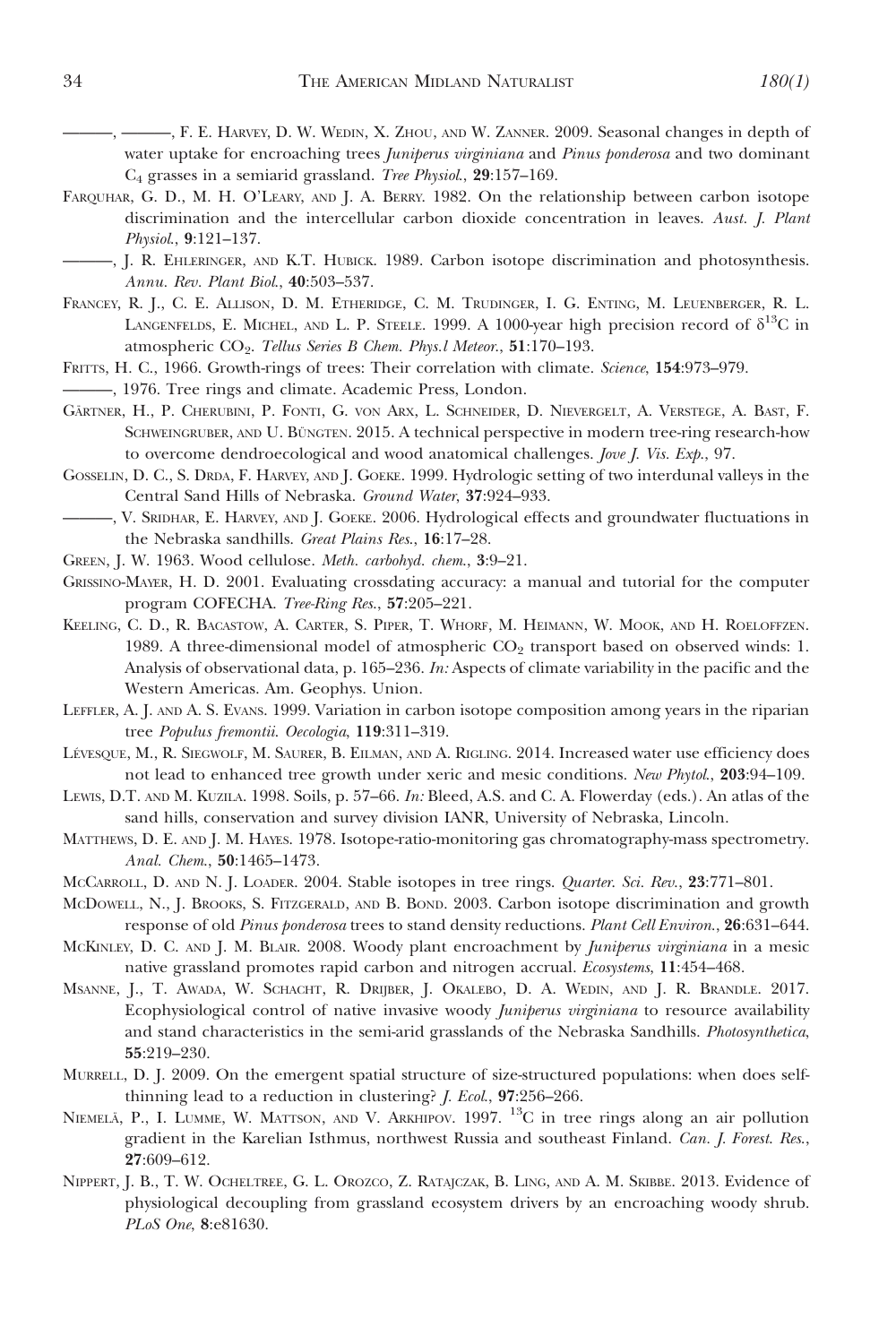- NOAA, 2017. Drought Indices and Data. NOAA. Available at: https://www.ncdc.noaa.gov/ temp-and-precip/drought/nadm/indices/palmer/div#select-form [April 10, 2017]
- O'CONNOR, T.G., J. R. PUTTICK, AND M. T. HOFFMAN. 2014. Bush encroachment in southern Africa: changes and causes. Afr. J. Range For. Sci., 31:67–88.
- OBERHUBER, W., M. STUMBÖCK, AND W. KOFLER. 1998. Climate-tree-growth relationship of Scots pine stands (Pinus sylvestris L.) exposed to soil dryness. Trees, 13:19–27.
- PEÑUELAS, J., J. M. HUNT, R. OGAYA, A. S. JUMP. 2008. Twentieth century changes of tree-ring  $\delta^{13}C$  at the southern range-edge of Fagus sylvatica: increasing water-use efficiency does not avoid the growth decline induced by warming at low altitudes. Glob. Change Biol., 14:1076–1088.
- —, J. G. CANADELL, AND R. OGAYA. 2011. Increased water-use efficiency during the  $20^{th}$  century did not translate into enhanced tree growth. Global Ecol. Biogeogr., 20:597–608.
- RICHARD, B. AND C. STEPHAN. 2008. Pinus ponderosa, p. 403–404. In: Roloff, A., H. Weisgerber, U. Lang, and B. Stimm (eds.). Von Alligator-Wachholder bis Zuckerahorn, alle charakteristischen Arten im Porträt, Wiley-VCH Verlag, Weinheim.
- RINN, F. 2003. TSAP-Win User Reference Manual. Rinntech, Heidelberg.
- SANDS, R. AND D. R. MULLIGAN. 1990. Water and nutrient dynamics and tree growth. Forest Ecol. Manag., 30:91–111.
- SAURER, M., U. SIEGENTHALER, AND F. H. SCHWEINGRUBER. 1995. The climate-carbon isotope relationship in tree rings and the significance of site conditions. Tellus, 47:320–330.
- ———, S. BORELLA, F. H. SCHWEINGRUBER, AND R. SIEGWOLF. 1997. Stable carbon isotopes in tree rings of beech: climatic versus site-related influences. Trees-Struct Funct, 11:291–297.
- SCHEIDEGGER, Y., M. SAURER, M. BAHN, AND R. SIEGWOLF. 2000. Linking stable oxygen and carbon isotopes with stomatal conductance and photosynthetic capacity: a conceptual model. Oecologia, 125:350–357.
- SCHWEINGRUBER, F. H. 1996. Tree rings and environment dendroecology. Paul Haupt., Bern, Stuttgard, Wien.
- SHINNEMAN, D. J. AND W. L. BAKER. 1997. Nonequilibrium dynamics between catastrophic disturbances and old-growth forests in ponderosa landscapes of the Black Hills. Conserv. Biol., 11:1276–1288.
- SKOV, K. R., T. E. KOLB, AND K. F. WALLIN. 2004. Tree size and drought affect ponderosa pine physiological response to thinning and burning treatments. Forest Sci., 50:81–91.
- STARKS, P. J., B. C. VENUTO, W. A. DUGAS, AND J. KINIRY. 2014. Measurements of canopy interception and transpiration of openly-grown eastern redcedar in central Oklahoma. Environ. Nat. Resources Res., 4:103.
- STEINAUER, E. M., T. B. BRAGG, AND E. M. STEINAUER. 1987. Ponderosa Pine (Pinus ponderosa) Invasion of Nebraska Sandhills Prairie. Am. Midl. Nat., 118:358–365.
- STIELL, W. M. 1970. Some competitive relations in a Red Pine plantation. Department of Fisheries and Forestry, Canada.
- STOKES, M. A. AND T. L. SMILEY. 1968. An introduction to tree-ring dating. Chicago, Ill.: University of Chicago Press.
- STUIVER, M. AND T. F. BRAZIUNAS. 1987. Tree cellulose  ${}^{13}C/{}^{12}C$  isotope ratios and climatic change. Nature, 328:58–60.
- TWIDWELL, D., W. E. ROGERS, S. D. FUHLENDORF, C. L. WONKKA, D. M. ENGLE, J. R. WEIR, U. P. KREUTER, AND C. A. J. TAYLOR. 2013. The rising Great Plains fire campaign: citizen''s response to woody plant encroachment. Front. Ecol. Environ., 11:e64–e71.
- USDA, 2017. Soil Survey. USDA. Available at: https://websoilsurvey.nrcs.usda.gov/app/WebSoilSurvey. aspx [February 20, 2017].
- WATERHOUSE, J. S., V. R. SWITSUR, A. C. BARKER, A. H. C. CARTER, D. L. HEMMING, N. J. LOADER, AND I. ROBERTSON. 2004. Northern European trees show a progressively diminishing response to increasing atmospheric carbon dioxide concentrations. Quaternary Sci. Rev., 23:803–810.
- WESTOBY, M. 1984. The self-thinning rule. Adv. Ecol. Res., 14:167-225.
- WILCOX, B.P. 2010. Transformative ecosystem change and ecohydrology: ushering in a new era for watershed management. Ecohydrology, 3:126–130.